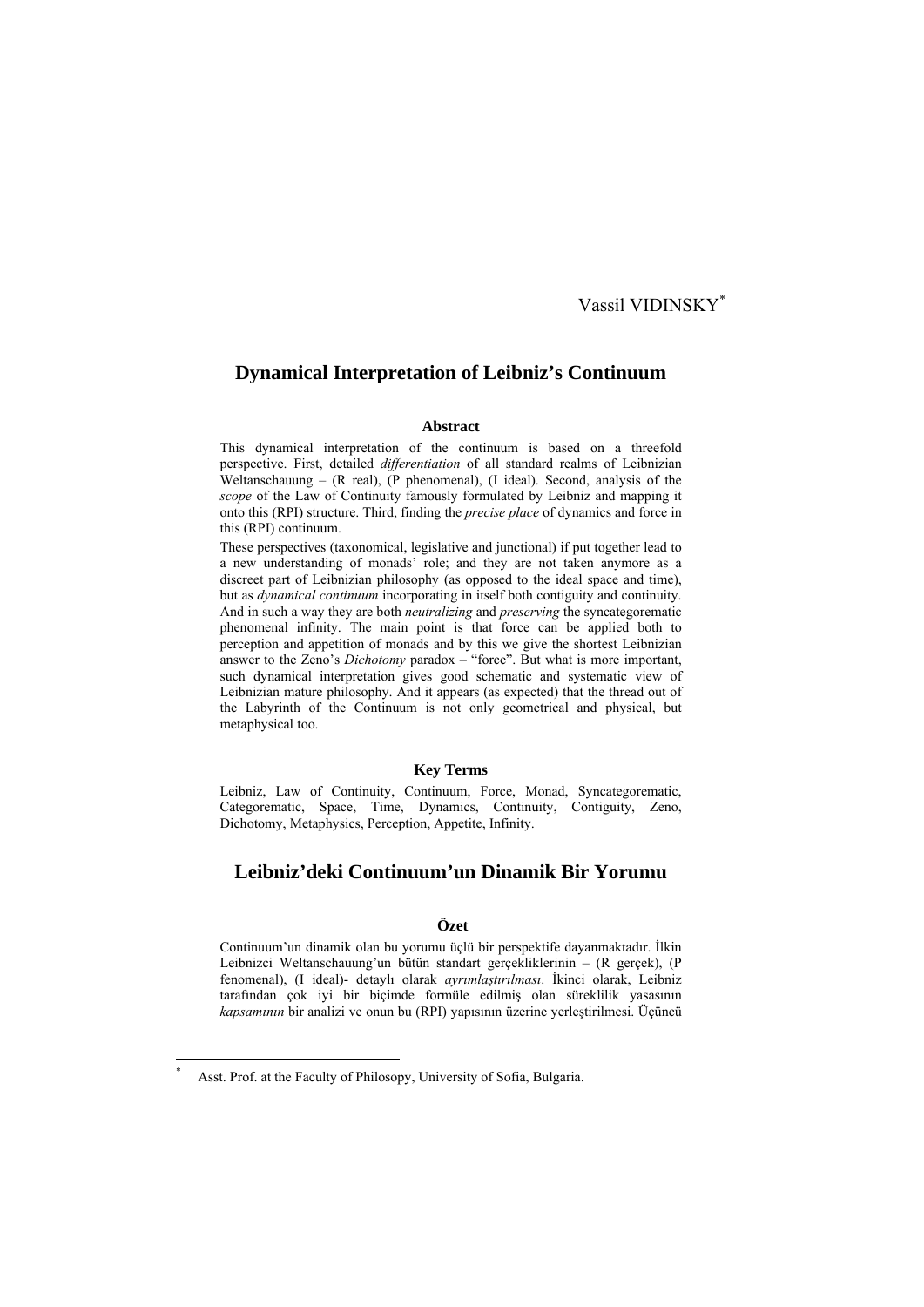# $52$   $\sqrt{2Q\gamma Q1}$  2008/10

olarak ise bu (RPI) continuum'unda dinamiğin ve gücün *tam olarak yerinin* belirlenmesi.

Eğer bu üç perspektif (sınıflayıcı, kural koyucu, ve birleştirici) bir araya getirilirse monadların rolünün yeni bir kavrayışına yol açar; ve monadlar artık sadece Leibnizci felsefenin sağduyulu parçaları olarak değil (ideal uzay ve zamana karşı olarak), fakat hem bitişikliği hem de sürekliliği kendi içine katan *dinamik bir continuum* olarak ele alınacaktır. Ve böylesi bir yolla onlar, syncategorematic fenomenal sonsuzluğu hem *etkisizleştirecek* hem de *muhafaza edecektir.* Temel husus, gücün, monadların algılarına ve iştihalarına uygulanabilir olmasıdır, ve bununla biz, Zenon'un *Dikotomi* paradoksuna Leibnizci cevabın en kısasını vermiş oluyoruz: "Güç". Fakat daha da önemli olan şey, böylesi dinamik bir yorumun, olgun Leibnizci felsefenin iyi şematik ve sistematik bir görünüşünü vermesidir. Ve görünüyor ki (beklenildiği gibi), Continuum Labirentinden çıkış yolu sadece geometrik ve fiziksel değil, fakat aynı zamanda metafizikseldir.

#### **Anahtar Terimler**

Leibniz, Süreklilik Yasası, Continuum, Güç, Monad, Syncategorematic, Categorematic, Uzay, Zaman, Dinamik, Süreklilik, Bitişiklik, Zenon, Dikotomi, Metafizik, Algı, İştiha, Sonsuzluk.

This paper is based on the recent scholarship and almost facet analysis by Richard Arthur, Glen Hartz, Jan Cover, Samuel Levey, Timothy Crockett, and François Duchesneau on Leibnizian continuum and philosophy. What I will try to do is a selective conceptual summary, also some corrections, and of course one further step – which I think changes the final perspective – a *dynamical interpretation* of the continuum. This whole analysis is actually based on a threefold perspective. Here are my main departing points:

First, we have to *differentiate* all the realms of Leibnizian Weltanschauung. Second we have to trace what exactly is the *scope* of the Law of Continuity famously formulated by Leibniz in 1704. And at the end we have to see what the *precise place* of dynamics in such continuum is.

But because all these perspectives (taxonomical, legislative and junctional) are interconnected within his philosophy (though changing until his mature thought), that's why my exposition will be rather systematical than chronological. On the other hand I will try to make my idea as clear as possible and I will artificially divide the paper in three sections; but keep in mind that systematicity of Leibniz's philosophy is the structural basis of my reading and the threefold paper division is propound only because it is more economical and neat.

### **I. Weltanschauung – the three Leibnizian realms**

As the old interpretation on Leibniz has put it "[he] splits the realm of the actual into two domains: the realm of *monads*, *the real world*, which forms *the object of study of metaphysics*; and the realm of the *things* of our everyday experience, *the phenomenal*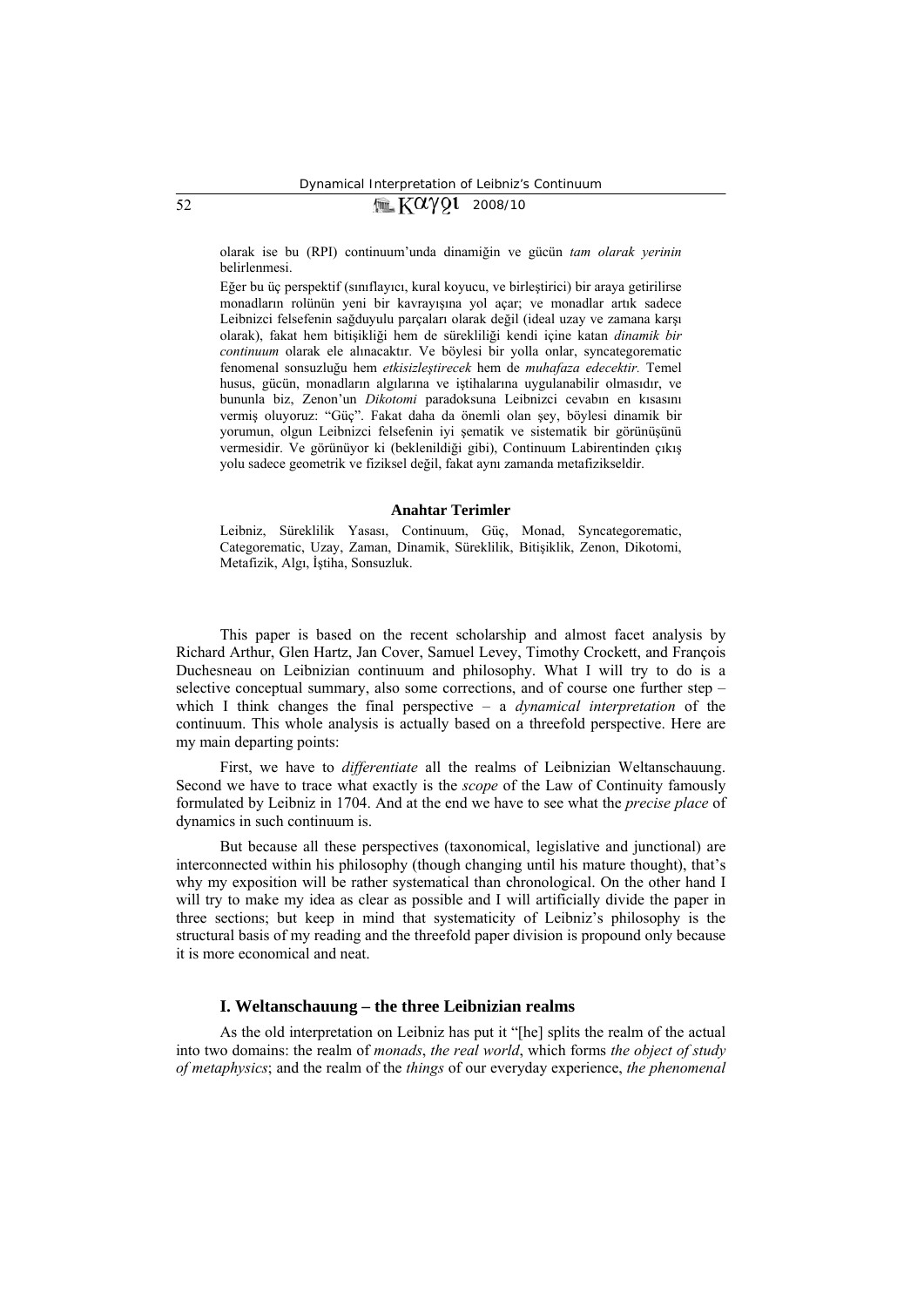# $\sqrt{2\pi K}$   $X \alpha \gamma$  91 2008/10 53

*world*, which forms the object of study of the sciences in general, but pre-eminently of physics." [*italics added*] 1 . So we have the standard Rescher split: Monads [the real world presented by metaphysics] and Things [the phenomenal world presented by sciences]; which, I think, still governs modern interpretations but in a more subtle form.

But contemporary and recent scholarship is much more precise in its terminology and analysis of Leibniz's texts and thoughts. So we can advance one further division which separates Leibnizian Weltanschauung in three. In this paper I will try to show that the continuum problem is another crucial differentiation mark between these realms of the world: (1) monads; (2) things; (3) space and time. The full argument for separating them can be found in the detailed research by Hartz and  $Cover<sup>2</sup> - I$  will recall just 3 points from their conclusion:

**(R)** Monads have full and non-derivative *reality (R)*.

**(P)** Only body – not every non-fundamental entity – is to be grounded on monads; and to be grounded means that you are not real as monads but *phenomenal (P)*.

**(I)** Space and time are abstract entities (derived directly from phenomenal world and accessible by thought) and being abstract is a feature of *ideal (I)* things.

This **(R)-(P)-(I)** structure is hierarchical in such a way that every state is grounded on its left-standing realm. The analysis of Hartz and Cover covers mainly the connection between the phenomenal and ideal world, the monads are left out of the dynamical picture although they are important structural part in their paper too<sup>3</sup>.

So we have 3 different realms – **(R)** *substantial,* **(P)** *quasi-substantial* and **(I)** *res mentalis*<sup>4</sup>. Hartz and Cover interpretation is really strong and profound, but because the task they had defined was limited they didn't present a full analysis on the scope of the continuity, although it was central issue for the differentiation between **(P)** and **(I)**. What I would like to do here is to map the Law of Continuity on this structure<sup>5</sup> – this will make the distinction clearer but will bring further questions.

<sup>1</sup> Nicholas Rescher, *Leibniz: An Introduction to His Philosophy* (Totowa: Rowman and Littlefield, 1979) 65. 2

Glenn A. Hartz and J. A. Cover, "Space and Time in the Leibnizian Metaphysic," *Noûs* 22, no. 4 (1988). 3

Their concentration on P-I connection and differentiation is inevitable and logical – clarifying this relation is paper's main message and contribution. But Hartz and Cover wrote: "We believe it is possible to complete a 'reduction' of space and time to monads; doing so requires the use of purely Leibnizian materials to show how ideal space and time are related, *via* the intermediate level of phenomenal bodies, to features of monads. But that is a separate project." Well, partially I want to add several steps to this separate and more complete reading.

Hartz and Cover, "Space and Time in the Leibnizian Metaphysic," 503-04.

Timothy Crockett noticed that Leibniz is applying the Law of Continuity on these three levels, but still maintained that there are "two notions of continuity" following the twofold actual-ideal division – Timothy Crockett, "Continuity in Leibniz's Mature Metaphysics," *Philosophical Studies* 94, no. 1-2 (1999): 119-20. Compare his interpretation with Levey's historical analysis on the two types of continuity: "potentiality" and "connectedness" –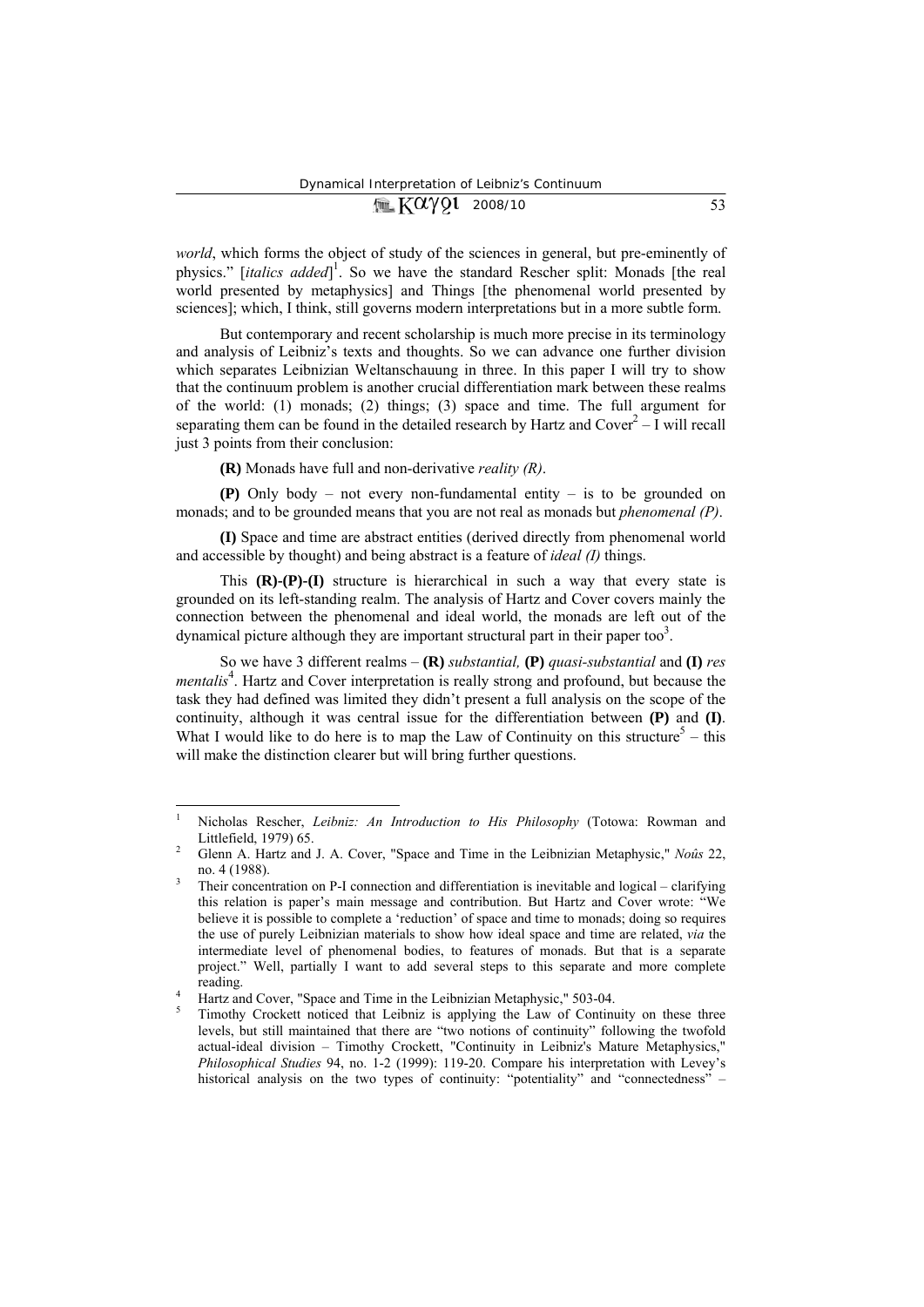## 54 **IF KOYOU** 2008/10

### **II. Law of Continuity in (P)-realm and (I)-realm**

We have three different realms; but what is the implication of the legislative part of Leibnizian philosophy on them? I mean – what is the scope of the famous *Law of Continuity* on those realms and how does it work in ideal, phenomenal and real world? And if it is universal and covers everything is it one and the same law actually or it is limited and does have exceptions?

Let me start with the law itself, formulated in *New Essays on the Human Understanding* (1704); Leibniz states that there are nowhere leaps: "Nothing takes place suddenly, and it is one of my great and best confirmed axioms that *nature never makes leaps* [la nature ne fait jamais des sauts]. I call this the Law of Continuity"<sup>6</sup>.

So instead of stages we have continuous degrees; this is a straightforward and clear statement but the problem is that on the other hand we have exactly the opposite statements by the same Leibniz: "Matter is not continuous but discrete, and actually infinitely divided" (to De Volder, 11 Oct,  $1705$ )<sup>7</sup>; "In actuals there is only discrete quantity" (to De Volder, 19 Jan, 1706)<sup>8</sup>. More than 10 years earlier Leibniz wrote to Foucher: "Thus I believe that there is no part of matter which is not, I do not say divisible, but actually divided; and that consequently the least particle ought to be considered as a world full of an infinity of different creatures"<sup>9</sup> and he said to Sophia that matter only appears to us to be continuum, just as does actual motion<sup>10</sup>; this is because matter is a discrete quantity and "the mass of bodies is actually divided in a determinate manner, and nothing in it is precisely continuous"11 and things move from one state to the next closest state<sup>12</sup> and so on, and so on and even more...

Reading such contradictory passages Russell made his witty remark: "In spite of the law of continuity, Leibniz's philosophy may be described as a complete denial of the continuous"13. In a forthcoming paper Richard Arthur is showing that if you introduce the idea of *syncategorematic infinity* incompatibility between these various

Samuel Levey, "Matter and Two Concepts of Continuity in Leibniz," *Philosophical Studies* 94, no. 1-2 (1999). 6

Gottfried Leibniz, "Die Philosophischen Schriften Von Gottfried Wilhelm Leibniz," in *OLMS*  Paperbacks (Hildesheim: Georg Olms Verlag, 1965), V, 49. Even earlier (April 3<sup>rd</sup>, 1699) he had already written to De Volder that *no transition occurs by a leap –* "nullam transitionem fieri per saltum" Leibniz, "Gp," II, 168.

 <sup>&</sup>quot;Revera materia non continuum sed discretum est actu in infinitum divisum…" Leibniz, "Gp," II, 278.

<sup>&</sup>lt;sup>8</sup>, In Actualibus non esse nissi dicretam Quantitatem... "Ibid., II, 282.<br>"Ainsi je crois qu'il n'y a aucune partie de la nature qui ne soit, je ne dis pas divisible mais actuellement divisée, et par conséquent la moindre parcelle doit être considérée comme un monde plein d'une infinité de créatures différentes" Ibid., I, 416.<br><sup>10</sup> "It is our imperfection and the shortcomings of our senses that make us conceive physical

things as mathematical entities, in which there is indeterminacy" Ibid., VII, 563.<br>  $\frac{11}{12}$  Ibid., VII, 562.

<sup>&</sup>lt;sup>12</sup>  $\ldots$ , d'un estat à l'autre prochain" Ibid., VII, 564.<br><sup>13</sup> Bertrand Russell, *A Critical Exposition of the Philosophy of Leibniz, with an Appendix of Leading Passages* (Cambridge/New York: Cambridge University Press/Macmillan, 1900) 111.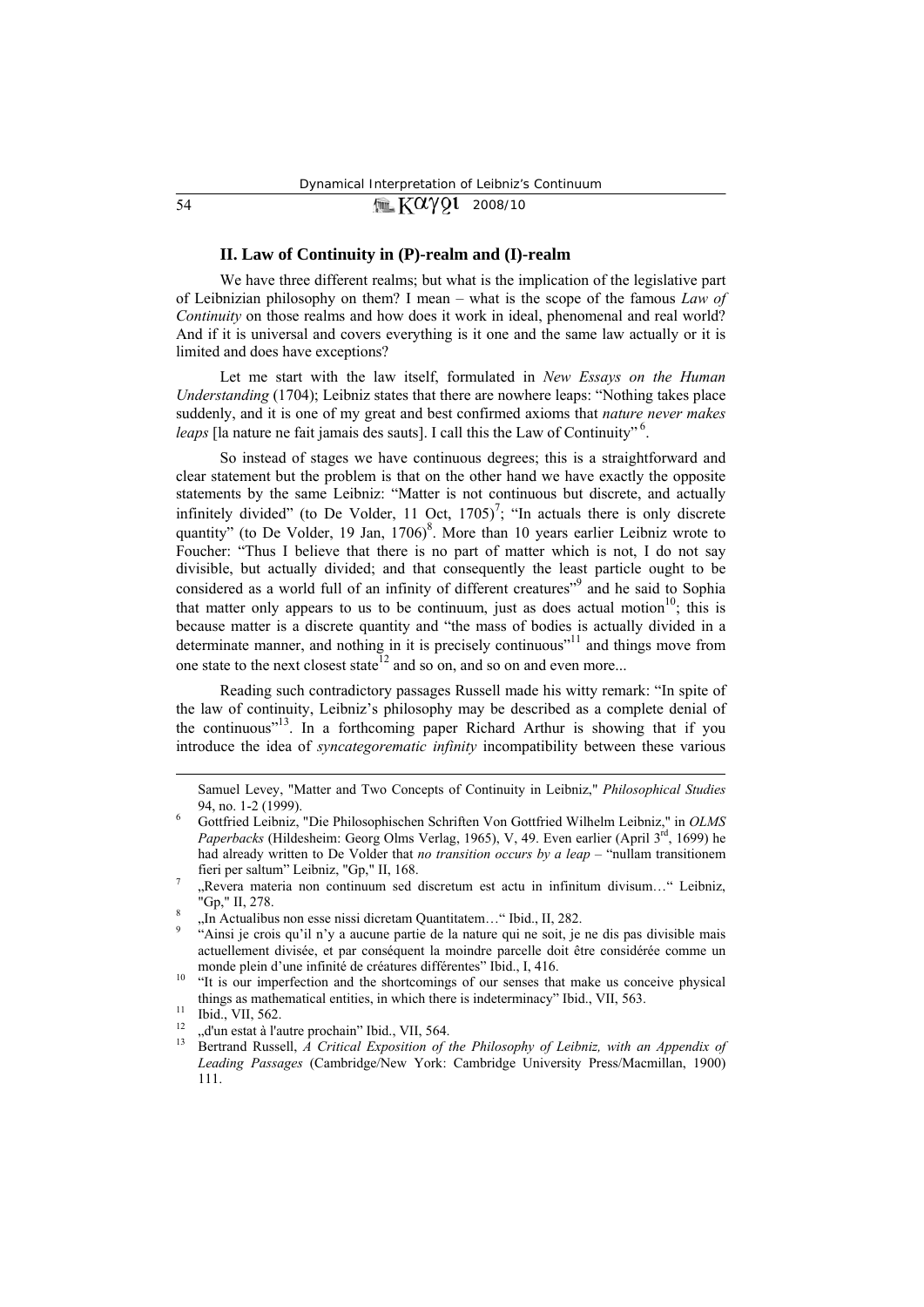## $\sqrt{2}$   $K\alpha$   $\gamma$   $\Omega$  2008/10 55

statements is only apparent. So Arthur is exonerating Leibniz from Russell's criticism and at the end of his analysis he says: "All naturally occurring transitions are *continuous* in that the difference between *neighboring* states is smaller than any assignable. This means not that there exists a least difference, but that for any assignable finite difference, there exists a smaller one. Thus there is a true *continuous* transition, even though the states themselves and all assignable differences between them are *actually discrete*." [*italics added*] 14.

But still it sounds like a puzzle, like a labyrinth – what kind of solution is Arthur's? Let me summarize everything in a few words to show more clearly the paradox: we have *different* statements in Leibniz which Russell claims that *contradict* each other and Arthur just puts them *together* – "continuous neighboring states" or "continuous transition of actually discrete states"<sup>15</sup>. Is this a real solution to Russell's attacks? And what is this 'syncategorematic' here for?

#### *Categorematic vs. syncategorematic*

The idea about syncategorematic interpretation of Leibniz is brought maybe for the first time by Ishiguro<sup>16</sup> in  $70$ 's and it is getting more and more powerful. But if we want to understand her or Arthur's defense and the validity of their interpretation we have to start from defining the notions of 'categorematic infinity' and 'syncategorematic infinity', i.e. Arthur's:

**(C)** *categorematic* – there exists some  $\langle v \rangle$  which is greater than any finite number <x>; or *there is a prime greater than every finite prime*.

**(S)** *syncategorematic* – for any finite number  $\langle x \rangle$  there is a number  $\langle y \rangle$  greater than it; or *for every finite prime there is a greater prime*17.

As Arthur points out there many cases where a mistake can be done by assuming that categorematic and syncategorematic infinity are one and the same; in other words

<sup>&</sup>lt;sup>14</sup> Richard T. W. Arthur, ",A Complete Denial of the Continuous"? Leibniz's Law of Continuity," in *Synthese* (forthcoming), 33.<br><sup>15</sup> We can trace the same issue in Crockett's proposal that there are things structurally

continuous (S-continuous) and discrete (non M-continuous) but there's *nothing discontinuous* – Crockett, "Continuity in Leibniz's Mature Metaphysics," 132. Or even more literally paradoxical: discreteness of motion does not entail that motion is an aggregate of discrete

states – Crockett, "Continuity in Leibniz's Mature Metaphysics," 133. 16 The base for Arthur's interpretation is the parallel which he makes between Leibniz's contradictory remarks about *continuity* and identical contradictory remarks on the *infinitesimals*. Arthur cites Ishiguro because she already had showed that the solution about the later contradictions lies in differentiation between syncategorematic and categorematic infinity, so Arthur tries to make a parallel solution: "Just as an actual infinity of terms can be understood syncategorematically as more terms than can be assigned a number, without there being any infinite numbers, so too the infinitely small can be given a syncategorematic interpretation by means of the Law of Continuity, without there existing any actual infinitesimals" – Arthur, ""A Complete Denial of the Continuous"? Leibniz's Law of Continuity," 33.<br>
<sup>17</sup> Ibid., 7-8.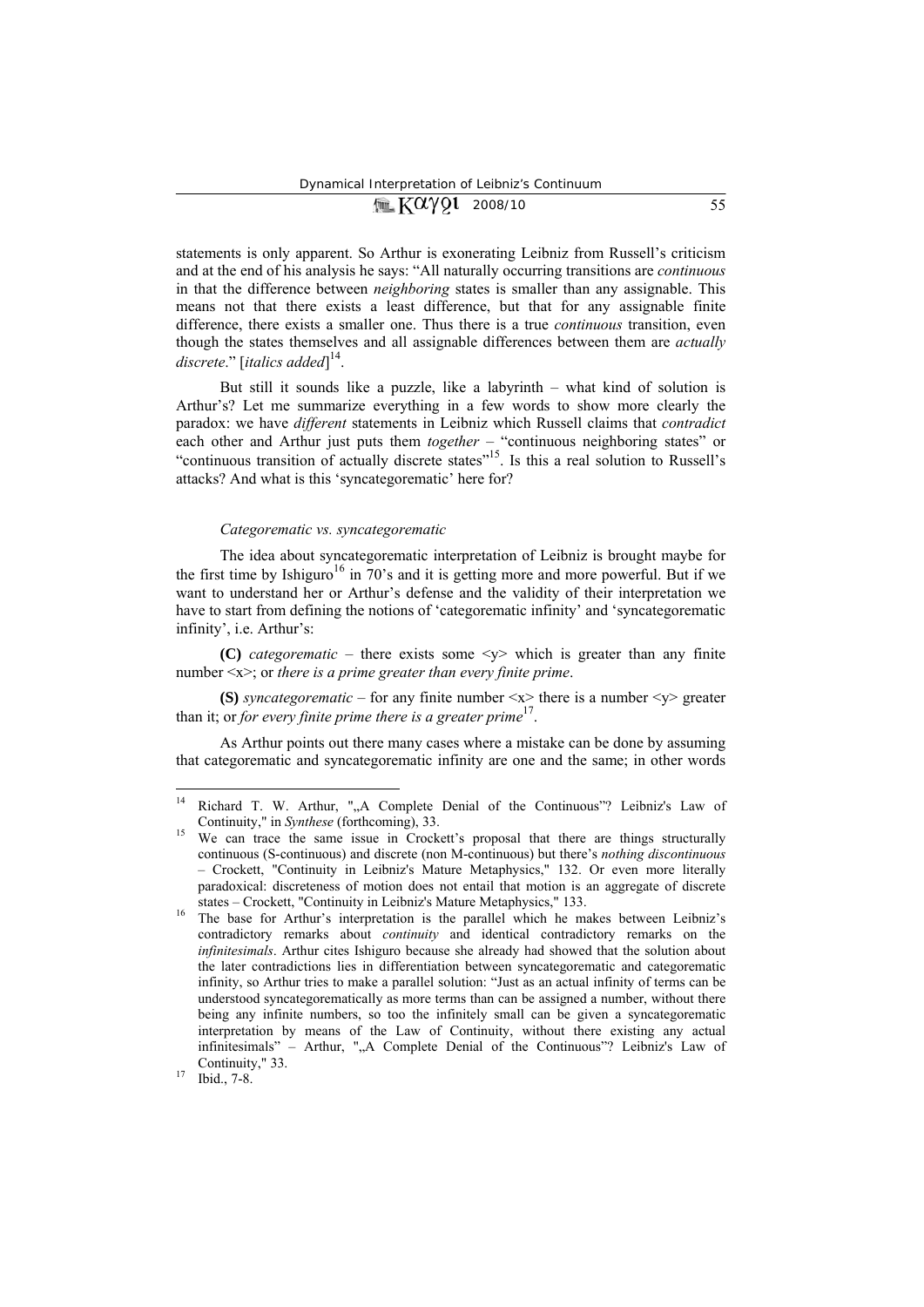it's a fallacy to say that  $(C)$  "there is a prime greater than every finite prime" =  $(S)$  "for every finite prime there is a greater prime". And the fallacy is quantifier shift fallacy<sup>18</sup>.

The point is almost clear, but I want to make a small correction and to offer a visual metaphor: because in (S) we have Archimedean axiom (as Leibniz knew), so we don't have biggest or smallest number and as a result the infinity is not number at all, that's why we can picture this by "ellipsis":  $[\dots]$ . And  $(C)$  is not that we have greater number, as Arthur formulated it, but we have *greatest*, so we can picture it as "full stop"  $[0.1]$  – and it is now getting clear why (S) can be treated as infinity and why (C) is not so suitable for Leibniz... Of course I have to be more precise in this case and write "not so suitable for Leibniz after 1676"; because before 1676 he made several attempts to grasp the continuum through categorematic infinity, using indivisible points, unassignable gaps, infinitesimal lines… The difference between (C) and (S) will be even clearer if we compare them in a simple scheme.

### *Early categorematic solutions*

In another very interesting forthcoming paper<sup>19</sup> Arthur traces the elusive development of Leibniz's early thought on the status of the actually infinitely small in relation to the continuum. He distinguishes three different categorematic stages prior to  $1676<sup>20</sup>$ . From conceptual point of view they can be regarded not only as stages (which are abandoned one by one by Leibniz) but also as different perspectives towards the continuum problem. I will only summarize them in a scheme, because they do not have direct connection with my dynamical interpretation:

### *Leibniz's categorematic solutions. Mainly based on Arthur's paper*

#### Table 01

| Level                  | A. Metaphysical                                                                      | <b>B.</b> Physical                                                                                                                                  | C. Mathematical                                                                                                                                                                                |  |
|------------------------|--------------------------------------------------------------------------------------|-----------------------------------------------------------------------------------------------------------------------------------------------------|------------------------------------------------------------------------------------------------------------------------------------------------------------------------------------------------|--|
| Period                 | Pre-1670                                                                             | 1670-71                                                                                                                                             | 1672-75                                                                                                                                                                                        |  |
| Common<br>ground       | Francisco Arriaga,<br>Kalam;                                                         | Hobbes                                                                                                                                              | Sextus Empiricus, Hobbes                                                                                                                                                                       |  |
| Main<br>notions        | Void<br>(quietulas; esse nihil)                                                      | Parts (partes);<br>Endeavor (conatus)                                                                                                               | Lines (linea);<br>Endeavor (conatus)                                                                                                                                                           |  |
| Arthur's<br>definition | the continuum consists<br>of assignable points<br>separated by<br>unassignable gaps; | the continuum is composed<br>of an infinity of indivisible<br>points, or <b>parts</b> smaller<br>than any assignable, with<br>no gaps between them; | a continuous line is composed<br>of infinitely many infinitesimal<br>lines, each of which is divisible<br>and proportional to an element<br>(conatus) of a generating<br>motion at an instant; |  |

<sup>&</sup>lt;sup>18</sup> It is a very original and clear difference, Ibid., 8.

<sup>19 &</sup>quot;From Actuals To Fictions: Four Phases in Leibniz's Early Thought On Infinitesimals" will appear in *Studia Leibnitiana*.<br>Another interesting analysis on Leibniz's changing thought during these years is Levey,

<sup>&</sup>quot;Matter and Two Concepts of Continuity in Leibniz".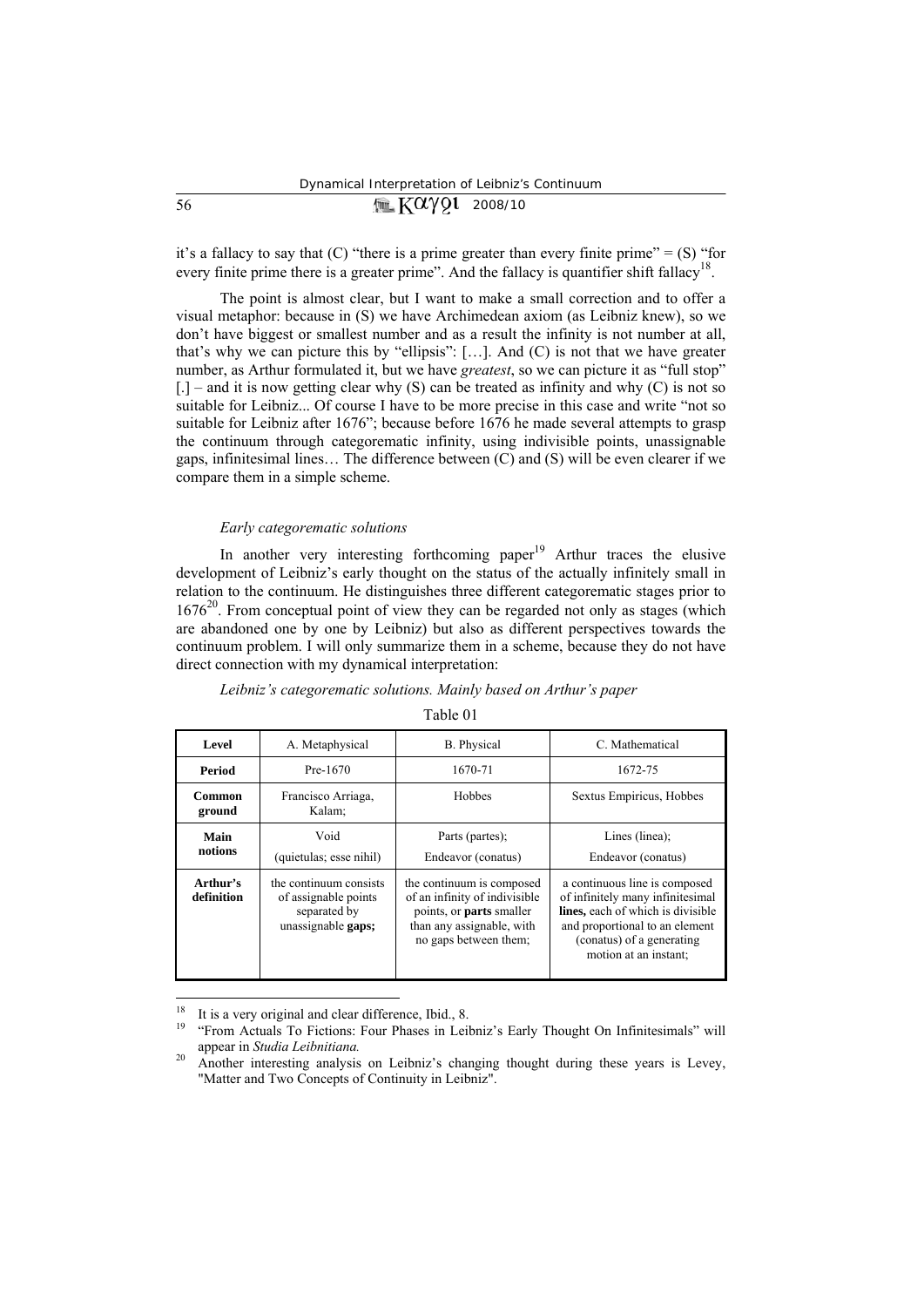# $K\alpha\gamma$ 2008/10 57

| <b>Explanation</b>    | (1) Continuity of<br>motion is interrupted<br>by unassignable<br>intervals of rest – times<br>smaller than any given. | $(1)$ Continuum is<br>composed of infinitely<br>small indivisibles, defined<br>as parts which have<br>magnitude, but no<br>extension; | (1) Continuum is composed of<br>infinitely small extended<br>indivisibles, defined as parts<br>which have magnitude<br>proportional to the conatus of<br>the generating motion; |
|-----------------------|-----------------------------------------------------------------------------------------------------------------------|---------------------------------------------------------------------------------------------------------------------------------------|---------------------------------------------------------------------------------------------------------------------------------------------------------------------------------|
|                       | (2) Bodies are<br>continually (re)created.                                                                            | (2) Continuity of motion is<br>established through its<br>composition out of conatus<br>or endeavours                                 |                                                                                                                                                                                 |
|                       |                                                                                                                       | (3) Leibniz attempts to                                                                                                               |                                                                                                                                                                                 |
|                       |                                                                                                                       | distinguish minima (having<br>zero magnitude) from<br>indivisibles (having zero<br>extension);                                        |                                                                                                                                                                                 |
| Leibniz's<br>argument |                                                                                                                       | Inverted version of Zeno's<br>Dichotomy argument                                                                                      | Diagonal paradox by Sextus<br>Empiricus                                                                                                                                         |
| <b>Sources</b>        | De rationibus motus                                                                                                   | Theoria Motus Abstracti                                                                                                               | De minimo et maximo                                                                                                                                                             |
|                       | $(1669-70)$                                                                                                           | (1671)                                                                                                                                | $(1672 - 73)$                                                                                                                                                                   |
|                       | Letter to Thomasius                                                                                                   |                                                                                                                                       |                                                                                                                                                                                 |
|                       | (April $30^{th}$ , 1669)                                                                                              |                                                                                                                                       |                                                                                                                                                                                 |

As we can see Leibniz made several attempts to solve the continuum puzzle within itself, looking for different types of *compositional indivisibles*. And finally he couldn't find any categoremacity in this phenomenal world, which immediately made it "dependent on". This is my first step towards the dynamical interpretation of the continuum.

### *Final syncategorematic solution*

After 1676 Leibniz realized that the mathematics cannot provide categoremacity too (for any phenomenal realm), because there is no such thing as infinite number; and by number he meant something that can unite multiplicity. So here is the analogous scheme about the syncategorematic solution proposed by Leibniz.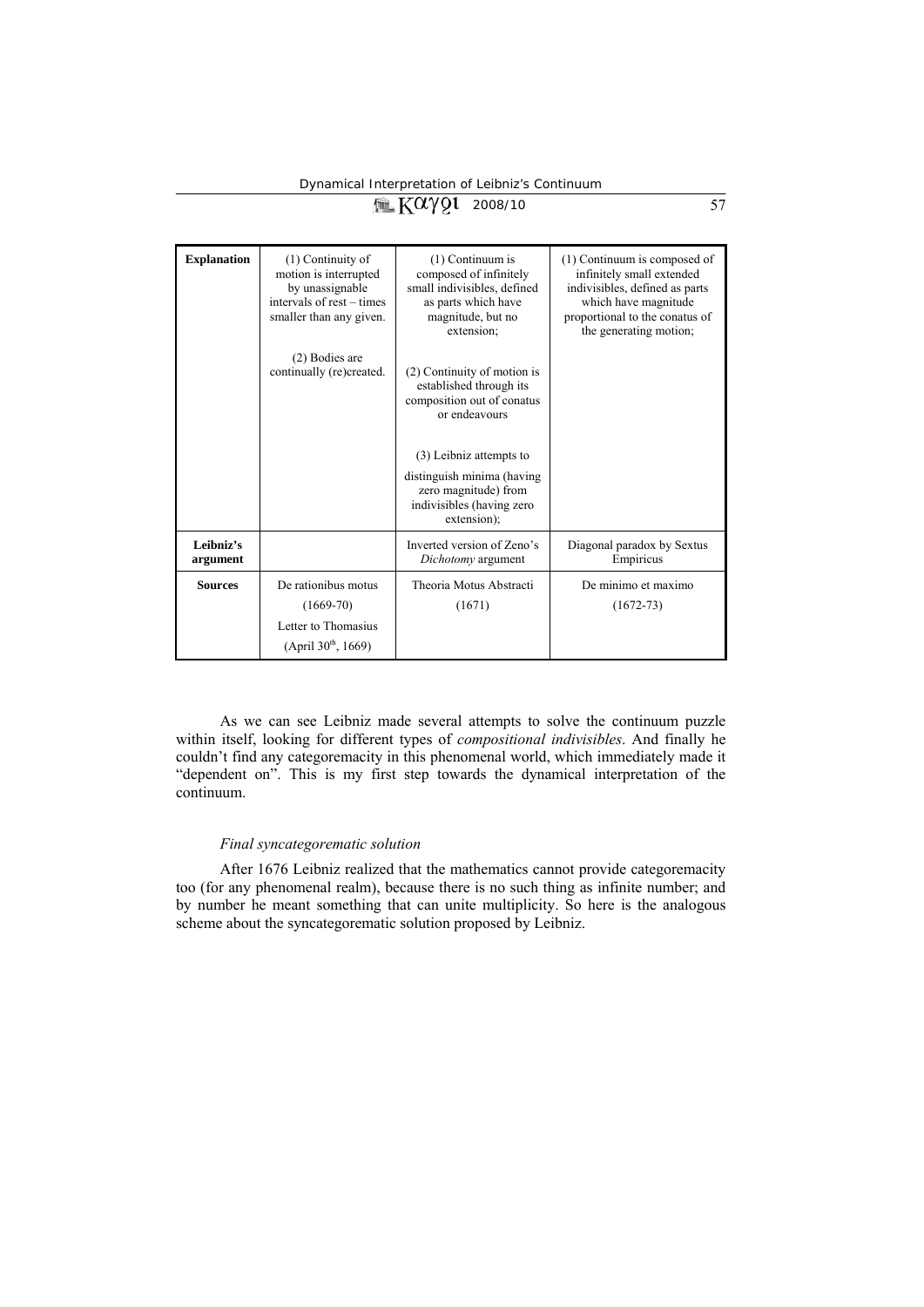# 58  $\sqrt{2}$   $\sqrt{2}$  2008/10

### *Leibniz's syncategorematic solution. Mainly based on Arthur's paper*

Table 02

| Level                  | A. Mathematical                                                                                                                                                                                                                                                                                                         |  |  |
|------------------------|-------------------------------------------------------------------------------------------------------------------------------------------------------------------------------------------------------------------------------------------------------------------------------------------------------------------------|--|--|
| Period                 | After 1676                                                                                                                                                                                                                                                                                                              |  |  |
| Common<br>ground       | Archimedes                                                                                                                                                                                                                                                                                                              |  |  |
| <b>Main notions</b>    | Infinitesimals are fictions (fictionem)                                                                                                                                                                                                                                                                                 |  |  |
| Arthur's<br>definition | "infinitesimals are fictitious entities, which may be used as compendia loquendi to<br>abbreviate mathematical reasoning; they serve as a shorthand for the fact that finite<br>variable quantities may be taken as small as desired, and so small that the resulting<br>error falls within any preset margin of error" |  |  |
| <b>Explanation</b>     | (1) If infinitesimals are fictitious entities that mean that you cannot use the ideal<br>mathematical realm as continuum <i>unity</i> . Infinitesimals are just abstractions which<br>cannot unite physical aggregates.<br>(2) Our phenomenal realm cannot be dependent on our ideal realm.                             |  |  |
|                        |                                                                                                                                                                                                                                                                                                                         |  |  |
| Leibniz's<br>argument  | No infinite number or infinite whole                                                                                                                                                                                                                                                                                    |  |  |
| <b>Sources</b>         | Pacidius Philalethi (1676)                                                                                                                                                                                                                                                                                              |  |  |
|                        | Numeri infiniti (1676)                                                                                                                                                                                                                                                                                                  |  |  |

This was Leibniz's final solution about geometrization of the continuum. That means – mathematics cannot provide the needed independence (categorematicity) for our phenomenal realm. This will lead us closer to his final systematical (neither purely idealist, nor materialist) account. But let me go ahead and deep in this syncategorematic solution.

#### *Syncategorematic continuum vs. Ideal continuum*

Quite often syncategorematic infinity is defined as *potential* and categorematic infinity as *actual*. Exactly here lies the important change and paradox which we are revealing in Leibniz, because he is talking about *actual syncategorematic infinity*. What does this concept mean?

On one hand it is actual and for Leibniz that meant finite; because there is no such thing as infinite number (numbers are either even or odd – 1, 2, 3, 4…)<sup>21</sup>; but on the other hand it is syncategorematical, which means infinite (there is always more to count and there are everywhere middle terms). So what we have here is exactly what both Russell and Arthur noticed from different perspectives – we have strange mixture

<sup>&</sup>lt;sup>21</sup> "… infinity, that is to say the accumulation of an infinite number of substances, is, properly speaking, not a whole any more than infinite number itself, whereof one cannot say whether it is even or uneven." *Theodicy* §195, Leibniz, "Gp," VІ, 232.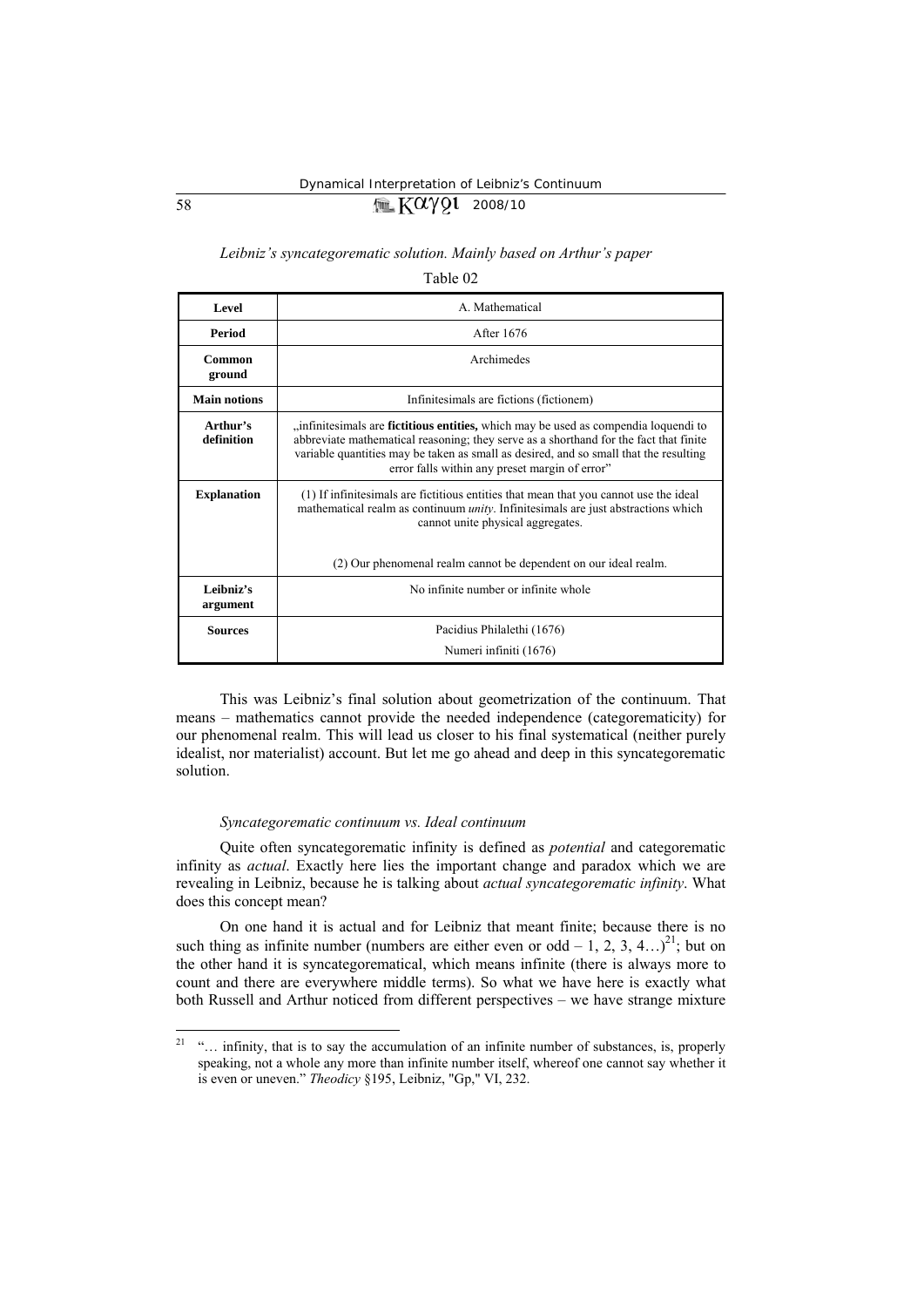## $\sqrt{2}$   $K\alpha$   $\gamma$   $\Omega$  2008/10 59

between actual division and infinity of the division. But do we have *real continuum* than? Russell will say no, Arthur, I think, will say yes. But I claim that Russell would be right though he didn't understood Leibniz's point and Arthur would be partially wrong though he got the path out of the labyrinth. Here is my explanation of this obscure answer:

The phenomenal world is discrete and Leibniz said it many-many times – every interpretation starts and should start with this<sup>22</sup>. But on the other hand between every two things and states there are always more and more. Than he added that the margin of error between "continuous" circle and infinitely-sided "discrete" body is almost null. But this is not ontology anymore; it is part of his epistemology and of course the *error* is null in exactly the same way as matter *appears* to be continuous. The discreetness is so dense that the error between continuous (circle) and non-continuous (body) is unassignable. We can check another interesting example: "we know that a given ellipse approaches a parabola as closely as desired, so that when the second focus of the ellipse is removed far enough away from the first focus, the difference between the ellipse and the parabola becomes less than any given difference, since then the radii from that distant focus differ from parallel lines by an amount as small as desired $^{23}$ . So when Arthur and Leibniz talk about *assignability* they are only within the discourse of epistemology. But from ontological perspective there is discreetness to infinity in the matter – *the more it is actually divided the less it is really continuous*. The phenomenal world is dense contiguum and not real continuum – "Contiguous things are those between which there is no distance"<sup>24</sup>. We have only syncategorematicity (infinite actual density) which is different from the continuum of space and time where we don't have any discreetness only the whole itself and the division in this ideal realm would be *derivative and possible*: "But space and time taken together constitute the order of possibilities of the one entire universe, so that these orders – space and time – relate not only to what actually is but also to anything that could be put in its place, just as numbers are indifferent to the *things which can be enumerated*<sup>25</sup>.

So, I think we have to keep the difference between **(P)**-realm continuum and **(I)** realm continuum in order to understand further distinctions between the phenomenal

 $22$ I am not convinced that we have to make such artificial differentiation as Crockett did: discreetness (different things) is not discontinuity (having gaps) – Crockett, "Continuity in Leibniz's Mature Metaphysics.". Especially if having such remarks by Leibniz: "in order to have a variety of boundaries arising in matter a *discontinuity of the parts is necessary*" [*italics added*] – Gottfried Leibniz, "Gottfried Wilhelm Leibniz: Sämtliche Schriften Und Briefe," (Darmstadt/Leipzig: Otto Reichl Verlag, 1923-...), VІ-2, 435. And one comment from Levey: "[matter] is not continuous but discrete; its parts are strictly discontinuous" – Levey, "Matter and Two Concepts of Continuity in Leibniz," 83-84.<br><sup>23</sup> Leibniz, "Ag," VI-4, 2032.<br><sup>24</sup> Ibid., VI-3, 94; translation in – Gottfried Leibniz, *The Labyrinth of the Continuum: Writings* 

*on the Continuum Problem, 1672-1686*, ed. Daniel Garber and Robert C. Sleigh, trans. Richard T. W. Arthur, *The Yale Leibniz* (Yale: Yale University Press, 2001) 19.<br><sup>25</sup> Leibniz, "Gp," IV, 568.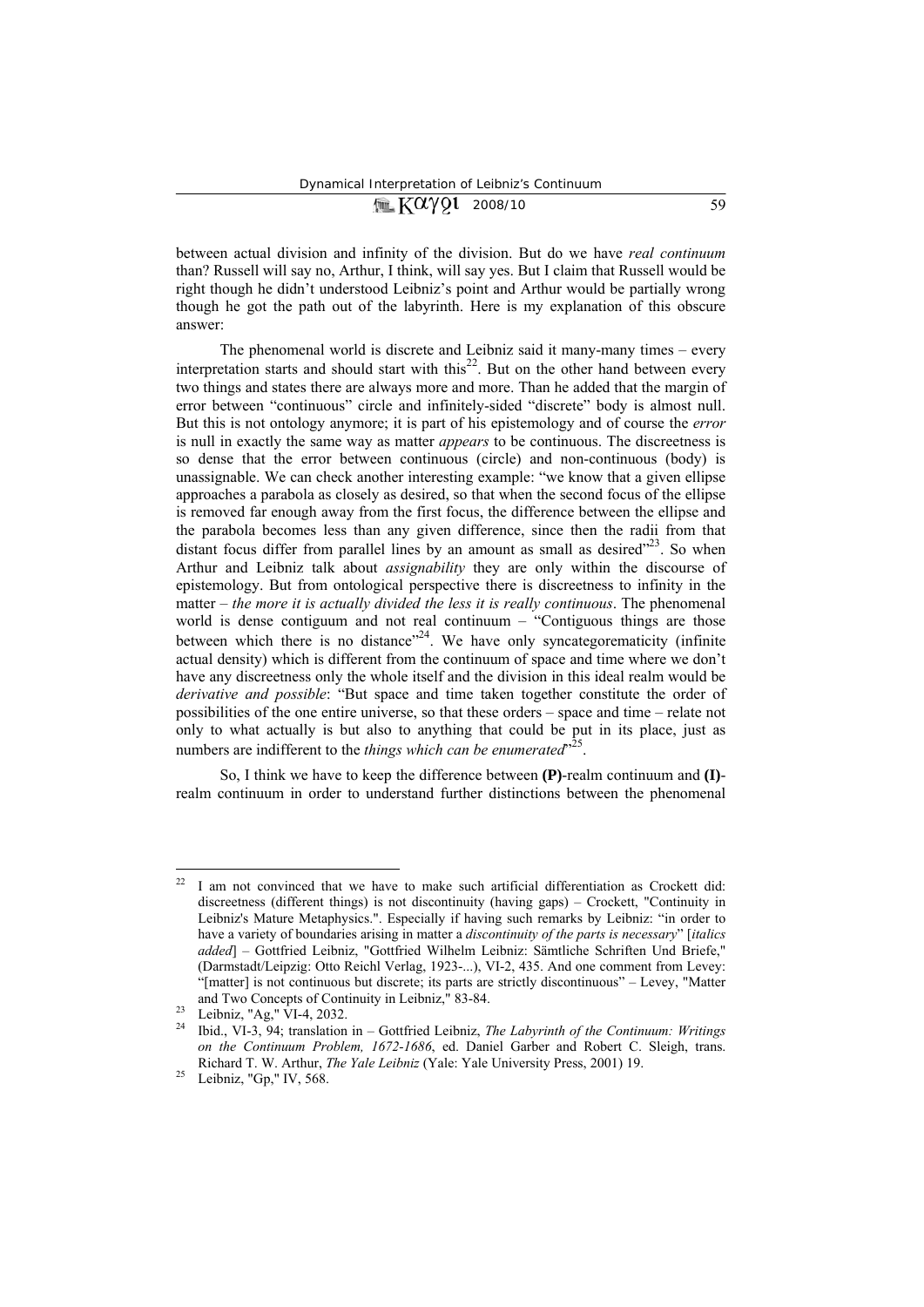# $60$   $\sqrt{m}$   $K\alpha\gamma$ 91 2008/10

and ideal, between matter and space, between motion and time, between parts and the whole<sup>26</sup>

Let's make a quick summary: the Law of Continuity works within phenomenal world in such a way that it *manifests itself* as syncategorematical where contiguous approaches continuum (and the differentiating error between them is null) but still there is a difference between this phenomenal world and the realm of abstract space and time. The difference is smaller than any assignable, says Leibniz, but from fundamental level we can state the difference with his own words: "In actual, single terms are prior to aggregates, in ideals the whole is prior to the part" (to Des Bosses, 31 July,  $1709$ )<sup>27</sup>. Of course you cannot *assign* such a *qualitative* difference, but you can state it. So what we see are syncategorematically infinite aggregates, not wholes, and aggregates are fundamentally discrete (though actually infinitely divided and approaching continuity). Such an unassignable error is quite close to Leibniz's identity of indiscernibles. We can use now this famous principle as a test-question: is it one and the same case to have a syncategorematically-sided body and continuous circle? If we talk about quantity – yes. But if we talk about quality – no. One thing can *approach* the other only if we keep this difference; and only than abstract mathematics can *measure* our phenomenal world. And when we think about fundamentals is not about usability and errors, but it is about priority: "Matter is not continuous but discrete, and actually infinitely divided, though no assignable part of space is without matter. But space, like time, is something not substantial, but ideal, and consists in possibilities, or in an order of coexistents that is in some way possible. And thus there are no divisions in it but such as are made by the mind, and the *part is posterior to the whole*. In real things, on the contrary, *units are prior to the multitude* and multitudes exist only through units" [*italics added*] 28.

Than why dealing so much with phenomenal if we have an ideal realm? Because *extension is prior to space, as duration is prior to time*. Space and time derive from phenomenal world and the **(P)**-realm is the foundation of the **(I)**-realm. It seems that syncategorematic continuum (parts prior the whole) is the foundation of abstract continuum (whole prior the parts)<sup>29</sup>. How is it possible?

### *Syncategorematic infinity – a well-founded phenomenon*

Before going to junctional part of this paper let me be clear on one more point – the division (or cut) *does not produce* this phenomenal world; the division is only a

<sup>26</sup> Jus remember that space and time are "are *perfectly* uniform and *arbitrarily* divisible" [*italics added*] – Hartz and Cover, "Space and Time in the Leibnizian Metaphysic," 499.<br><sup>27</sup> "In actualibus simplicia sunt anteriora aggregatis, in idealibus totum est prius parte" –

Leibniz, "Gp," II, 379.<br><sup>28</sup> "Revera materia non continuum sed discretum est actu in infinitum divisum, etsi nulla pars

spatii assignabilis materia vacet. At spatium, ut tempus, non substantiale est quiddam, sed ideale, et in possibilitatibus seu ordine coexistentium utcunque possibili consistit. Itaque nullae ibi divisiones nisi quas mens facit, et pars toto posterior est. Contra in realibus unitates

multitudine sunt priores, nec existunt multitudines nisi per unitates" – Ibid., II, 278-79.<br><sup>29</sup> If we put it this way it is clear that something is missing – both in epistemological and in ontological domain. And what is missing is the real world, the **(R)**-realm.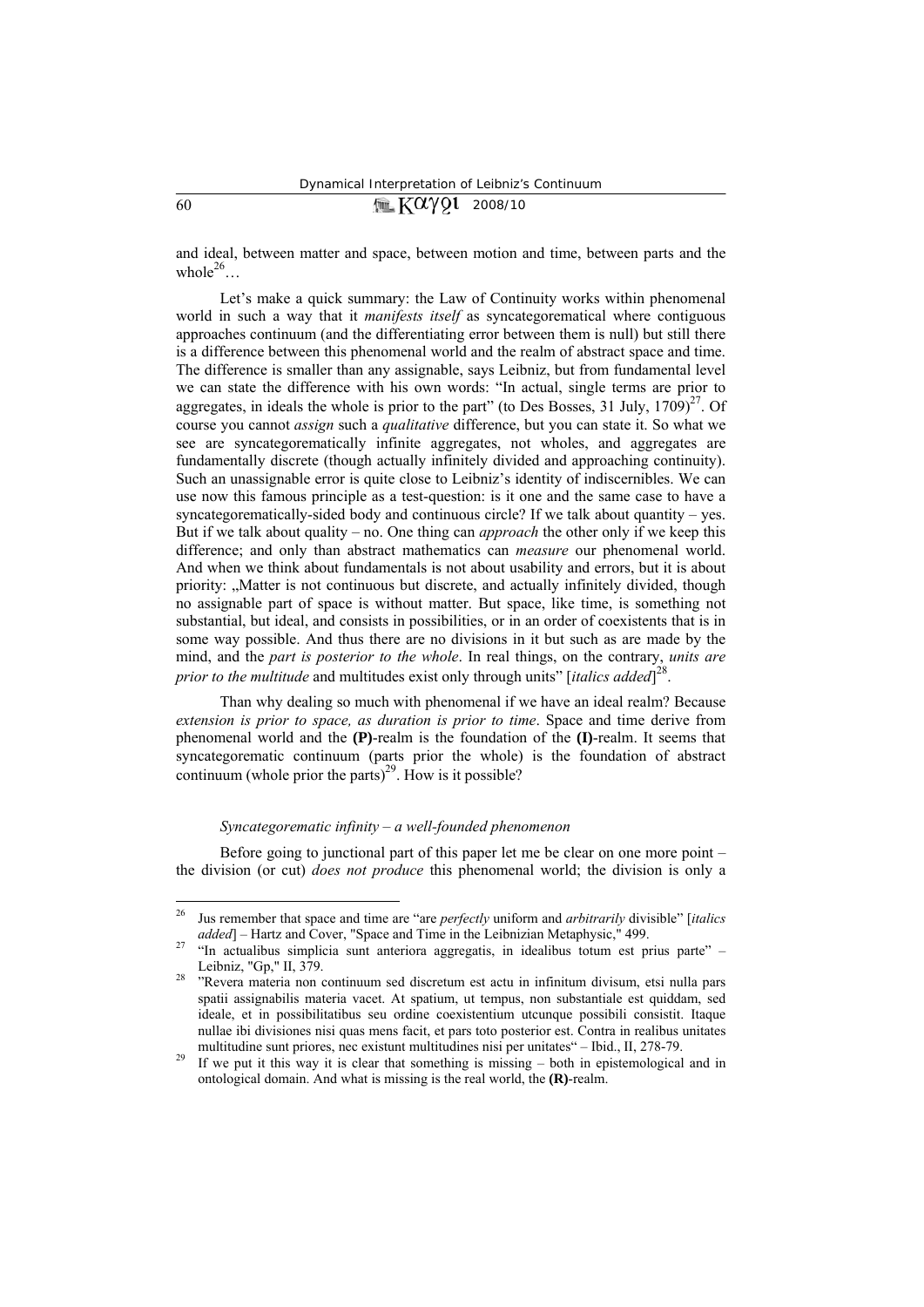# $\sqrt{2}$   $\sqrt{2}$   $\sqrt{2}$   $\sqrt{2}$   $\sqrt{2}$   $\sqrt{2}$   $\sqrt{2}$   $\sqrt{2}$   $\sqrt{2}$   $\sqrt{2}$   $\sqrt{2}$   $\sqrt{2}$   $\sqrt{2}$   $\sqrt{2}$   $\sqrt{2}$   $\sqrt{2}$   $\sqrt{2}$   $\sqrt{2}$   $\sqrt{2}$   $\sqrt{2}$   $\sqrt{2}$   $\sqrt{2}$   $\sqrt{2}$   $\sqrt{2}$   $\sqrt{2}$   $\sqrt{2}$   $\sqrt{2}$   $\sqrt{2$

*manifestation* of its infinity and a differentiation between the first and second matter. But what makes or produces the phenomenal realm is *the connection* of its infinite parts, which put together make aggregates. So if left alone the syncategorematic infinity would lead to dissociation. And here we can see once more the difference between the **(I)**-realm and **(P)**-realm. In the abstract realm there is no dissociation, because we have the whole as its basis and the division (or the cut) just discloses its a priori continuity. Leibniz even wrote that in ideal realm "the notion of the whole is *simpler* than that of fractions, and precedes it" [*italics added*] 30. But for phenomenal realm we need something else which will *neutralize and preserve* its syncategorematic infinite division – it cannot be (an abstract) space, because Leibniz is relationist and do not use space and time as substratum. Concerning this frenetic division (that I claim would lead to dissociation) Leibniz wrote to Foucher (1693): "Thus I believe that there is no part of matter which is not, I do not say divisible, but actually divided; and that consequently the least particle ought to be considered as a world full of infinity of different creatures"31. This thought is already conceptualized in *Theory of concrete motion* (1670-1671) where he famously stated that every atom will be of infinite species [quaelibet atomus erit infinitarum specierum] and there are worlds within worlds to infinity [mundi in mundis in infinitum] $32$  and within every fold in the fold there is another endlessly folded world. What makes this *split* (approaching continuum) tenable? How it doesn't fall apart – I mean both the phenomenal world and Leibniz's conception?

Or we can state it as Stuart Brown: "[the problem is] how anything that is extended in space or time can be real if each of its parts is further divisible *ad infinitum*<sup>33</sup>. If we are looking for reality we have to switch the realm. So its time to analyze the real world, because if we want to make consistent continuum theory we have to apply the Law of Continuity to all the realms of the Leibnizian Weltanschauung.

### **III. Dynamics – the (R)-realm**

 $\overline{a}$ 

Up to now we left **(R)**-world somehow out of the picture. So what are the characteristics of this realm? Immediate, short answer: these are the characteristics of the monads themselves  $34$ .

<sup>&</sup>lt;sup>30</sup> Letter to Electress Sophie (31 Oct, 1705) – Leibniz, "Gp," VII, 562.<br><sup>31</sup> Ainsi je crois qu'il n'y a aucune partie de la matiere qui ne soit, je ne dis pas divisible, mais actuellement divisée, et par consequent, la moindre particelle doit estre considerée comme un monde plein d'une infinité de creatures differentes – Ibid., І, 416. Or: "There is an infinity of creatures in the smallest particle of matter, because of the actual division of the continuum to infinity." Theodicy §195, Leibniz, "Gp," VI, 232.<br><sup>32</sup> Leibniz, "Gp," IV, 210. The influence by Robert Hook's *Micrographia* is obvious.<br><sup>33</sup> Stuart Brown, "The Seventeenth-Century Intellectual Background," in *The Cambrid* 

*Companion to Leibniz*, ed. Nicholas Jolley (Cambridge: Cambridge University Press, 1995), 51. 34 As Garber showed there are at least two metaphysical strains in Leibniz ontology. I will stick

to the more popular one up to now, the monadological – Daniel Garber, "Leibniz: Physics and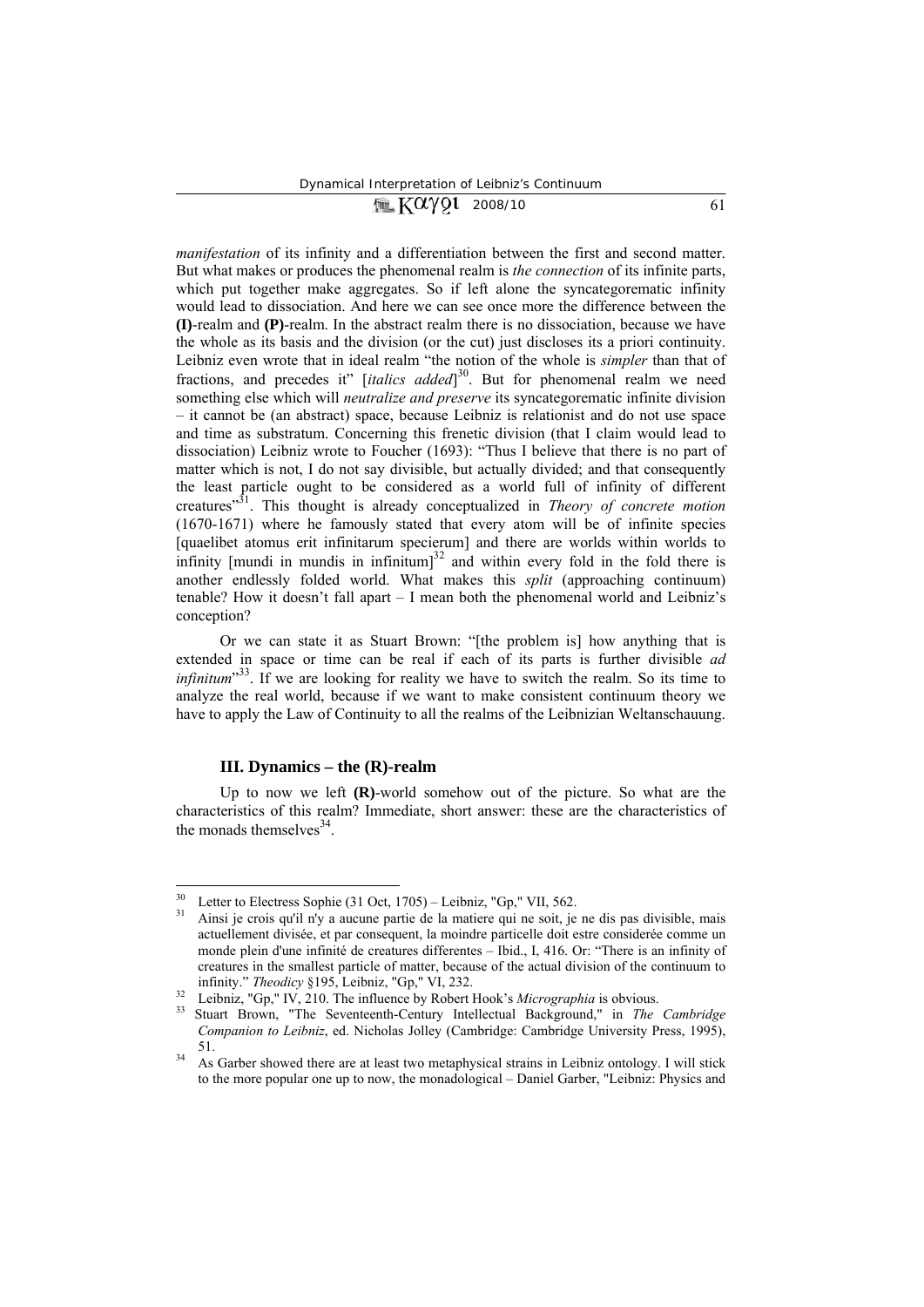# $62$   $\sqrt{2}$   $\sqrt{2}$   $\sqrt{2}$   $\sqrt{2}$   $2008/10$

### *Monads – step out of the Labyrinth, step into the Continuum*

As Arthur have stated: "In this wider sense, the continuum problem is: what (if any) are the first elements of things and their motions?"<sup>35</sup> So let me go through these first elements and Leibniz's *Monadology*. Because it is a well-known territory I will make just a very brief summary of the most important parts for the continuum problem.

1. Monads<sup>36</sup> are simple substances and they are entering compounds (#1) [qu'une substance simple, qui entre dans les composés] and because they are simple they have no parts, neither extension nor form nor shape nor divisibility (#3). So what we have here is not only a definition of a monad but these are the basic characteristics of the *principle* of the continuum.

On the other hand monads are well-determined and different (qualitatively discrete) from each other (#8-9) which is the *principle* of discontinuity.

So we have already two sides of the monad themselves – indivisibility and discreetness. This differentiates them both from **(P)** and **(I)** realms.

2. Further on (#10) Leibniz writes that every created being, and consequently the created monad, is subject to change, and further that this change is *continuous* in each [et même que ce changement est *continuel* dans chacune]. And the source of this continuity is monad's internal principle [d'un principe interne] (#11) which he will call "l'appetit" (#15). This is the first side of the continuum.

And the second is "la perception" (#14) which involve and represents a multiplicity in the unit (#13) – which is exactly what we were looking for in *syncategorematic continuum*.

And again we have two sides – we have the principle of continuous change and we have the principle of multiplicity in unity<sup>37</sup>. Both sides work together, because Leibniz realized that every natural change takes place gradually, something changes and something remains unchanged  $(\#13)$  – that's the real secret of continuity.

The appetition is the principle of change from one perception (multiplicity in unity) to another (multiplicity in unity) (#15). So we have the variety of all particular changes existing only eminently (#38) (as a source) in the primary unity [l'unité primitive] (#47). And in this original simple substance [la substance simple originaire] there is a continuous force  $(#48)^{38}$ ...

Philosophy," in *The Cambridge Companion to Leibniz*, ed. Nicholas Jolley (Cambridge:

Cambridge University Press, 1995), 293-98. 35 Richard T. W. Arthur, "Cohesion, Division and Harmony: Physical Aspects of Leibniz's Continuum Problem (1671-1686)," *Perspectives on Science* 6, no. 1-2 [Leibniz and the Sciences] (1998): 110.<br><sup>36</sup> I will use mainly Jonathan Bennett's and Robert Latta's translations.<br><sup>37</sup> In this austenation interpretation expection will produce in the

In this systematical interpretation appetition will produce in phenomenal realm all timerelations and the perception will produce all spatial relations. So we can abstract them further in ideal realm as Time and Space. 38 Leibniz concluded in *Nature Itself* (1698): "not only is everything that acts an individual

substance, but also every individual substance acts continuously…", translation by Jonathan Bennett, *Early Modern Texts* (2004 [cited 29 Feb 2008]); available from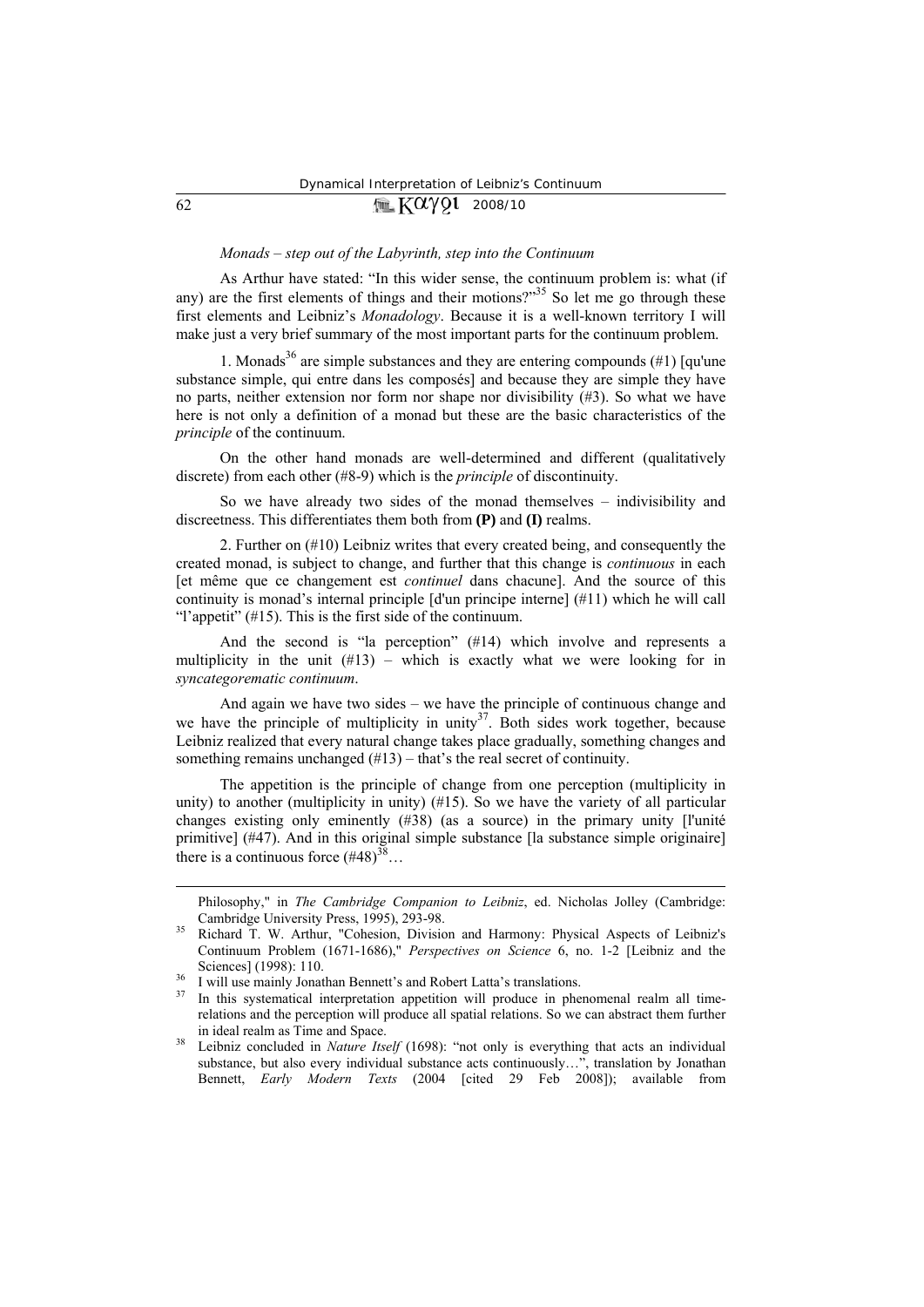## At the end we can say that the monad is foundation of the syncategorematic continuum in its reality and principle. It *neutralizes* it, being simple continuum (monad); and *preserves* it, being more than one (monads). Monad *vs.* monads, or better to say monad *and* monads. It is the only way phenomenal infinity can be sustained. And so the Law of Continuity.

### *The science of dynamics*

 $\overline{a}$ 

So it seems that the force is somehow very important for this interpretation  $-$  it unites and makes things dynamically continuous. There are many articles and analysis on the notion of Leibniz's force, so I will not make even a summary here, but I will pick up just some very basic and important facts about the formation of the concept<sup>39</sup>. Of course I will not talk about force only in a strict physical sense<sup>40</sup>, but nothing in my thesis violates recent scholarship conclusions on Leibniz's scientific thought.

**A**. In *De usu Geometriae* (1676) he wrote: "Only Geometry can provide a thread for the Labyrinth of the Composition of the Continuum, of maximum and minimum, and the unassignable and the infinite, and no one will arrive at a truly solid metaphysics who has not passed through that labyrinth. $"^{41}$ . It is true that formulating the problem of continuum goes through analysis of infinity but the solution of the mature Leibniz is not only within the domain of the geometry. He gave up explaining everything with size, shape and motion (where geometry is quite strong) and decided to introduce the notion of force together with a whole new science – dynamics, which "treats force and the metaphysical entities<sup>342</sup>. Furthermore in "Motion is not something absolute" (1686) he states: "And indeed *each substance is a kind of force of acting*, or an endeavor to

http://www.earlymoderntexts.com. After 7 years he wrote to Electress Sophie (31 Oct, 1705) about "entelechies or primitive forces […] are the source of everything" – Leibniz, "Gp," VІІ, 565, translation by Lloyd Strickland, *Leibniz Translations* (Feb 2008 [cited 29 Feb 2008]); available from http://www.leibniz-translations.com. And finally in *Principles of Nature and Grace, Based on Reason* (1714) he said: "a substance is a being that is capable of action",

translation by Bennett, *Early Modern Texts*.<br><sup>39</sup> Leibniz's development of this notion is a slow and many-faced. Very good introduction – where interactions between mechanics, scholasticism and dynamics are differentiated  $-$  is Garber, "Leibniz: Physics and Philosophy.". For a different short analysis of force's historical development, see François Duchesneau, "Leibniz's Theoretical Shift in the Phoranomus and

Dynamica De Potentia," *Perspectives on Science* 6, no. 1-2 (1998).<br><sup>40</sup> Force is highly technical term which governs various laws, as Duchesneau writes: "Force is presented as a theoretical concept exceeding the intelligibility of geometrical concepts. And this new concept is presumed to own considerable regulative power for unifying the various empirical laws" Duchesneau, "Leibniz's Theoretical Shift in the Phoranomus and Dynamica De Potentia," 81. But on the other hand it is a pure metaphysical notion and as such it can be

interpreted as a form, as did Leibniz. 41 Leibniz, *The Labyrinth of the Continuum: Writings on the Continuum Problem, 1672-1686*

<sup>&</sup>lt;sup>42</sup> Garber, "Leibniz: Physics and Philosophy," 284. For example in "Discourse on Metaphysics" (1686), §18 he says: "Now, this force is something different from size, shape, and motion, and this shows us that - contrary to what our moderns have talked themselves into believing - not everything that we can conceive in bodies is a matter of extension and its modifications", translation by Bennett, *Early Modern Texts*.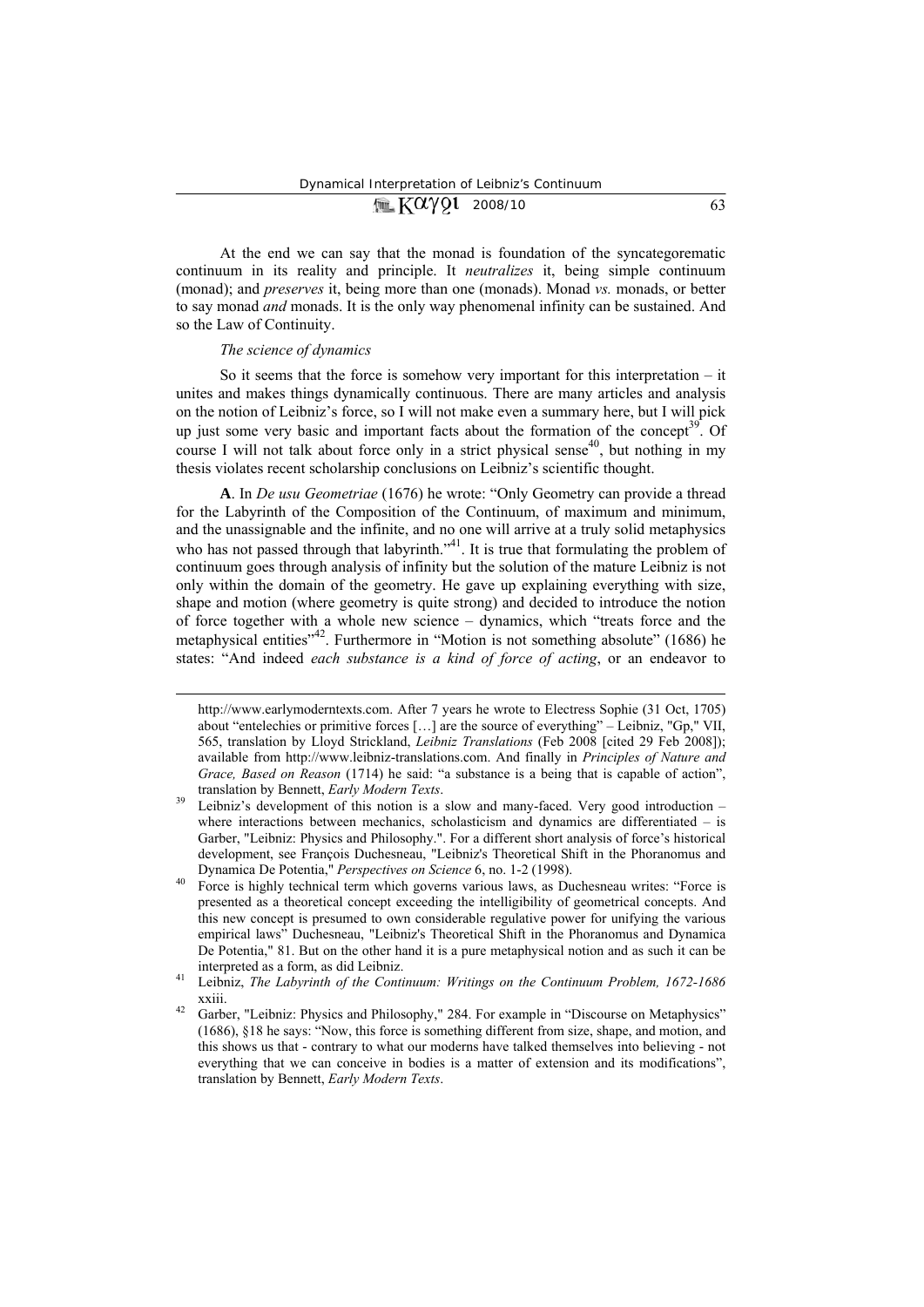# $64 \qquad \qquad \blacksquare \text{ KQYQ1} \text{ 2008/10}$

change itself with respect to all the others according to certain laws of its own nature" [*italics added*]<sup>43</sup>, so we have to introduce a science which will combine forces, substantial forms and their measurement. I think that there is a connection between abandoning the early categorematic conceptions of the continuum (before 1676) and abandoning geometry as the only key solution for the labyrinth of the continuum.

**B**. In *Lettre sur la question, si l'essence du corps consiste dans l'etendue* (18 June, 1691) published by Leibniz in the Journal des Savant he says: "All of this shows that there is in matter *something else than the purely Geometrical*, that is, than just extension and bare change. And in considering the matter closely, we perceive that we must add to them some higher or *metaphysical* notion, namely, that of *substance*, *action* and *force*; and these notions imply that anything which is acted on must *act reciprocally*, and anything which acts must receive some reaction; consequently, a body at rest should not be carried off by another body in motion without changing something of the direction and speed of the acting body" [*added italics*] 44. Here we can see not only the notion of force to be introduced but already the differentiation of the forces themselves – active (act on) and passive (act reciprocally). We can say that the drive – active force – is analogous to monad's appetite (that which is principle of change) and resistance – passive force – is analogous to monad's perception (that which unites multiplicity) $4\overline{5}$ .

**C**. And 3 years later in his article *On the Correction of Metaphysics and the Concept of Substance* (published in *Acta Eruditorum*, March 1694) Leibniz mentions for the first time in print the notion *dynamica* as a new science on force: "…the concept of *forces* or powers, (which the Germans call *Kraft* and the French *la force*), and for whose explanation I have set up a distinct science of *dynamics*, brings the strongest light to bear upon our understanding of the true *concept of substance*" 46.

**D**. Finally in 1695 was published *Specimen Dynamicum* (in *Acta Eruditorum*) – which presented the metaphysical foundations of the dynamics and the foundations of posthumously published *Dynamica de potentia et legibus naturae corporae*. In

<sup>43</sup> Leibniz, "Ag," VІ-4, 1638; translation from Leibniz, *The Labyrinth of the Continuum: Writings on the Continuum Problem, 1672-1686* 333.<br><sup>44</sup> Or we can see another definition of dynamics: "I judged that it was worth the trouble to

muster the force of my reasonings through demonstrations of the greatest evidence, so that, little by little, I might lay the foundations for the *true elements of the new science of power and action*, which one might call dynamics." – Duchesneau, "Leibniz's Theoretical Shift in the Phoranomus and Dynamica De Potentia," 84.<br><sup>45</sup> Interpretation on letter to De Volder – Leibniz, "Gp," II, 170. It can be compared with this

excerpt from "Principles of Nature and Grace, Based on Reason" (1714): "The *qualities* of a monad must be its perceptions; a perception is a representation in something simple of something else that is composite. And a monad's *actions* must be its appetitions, which are its tendencies to go from being in one state to being in another, i.e. to move from one perception to another; these tendencies are the sources of all the changes it undergoes" [*italics added*] – Bennett, *Early Modern Texts*. 46 "…notionem *virium* seu virtutis (quam Germani vocant *Krafft* Galli *la force*) cui ego

explicandæ peculiarem *Dynamices* scientiam destinavi, plurimum lucis afferre ad veram *notionem substantiæ* intelligendam" "De primæ philosophiæ emendatione et notione substantiæ" – Leibniz, "Gp," IV-469.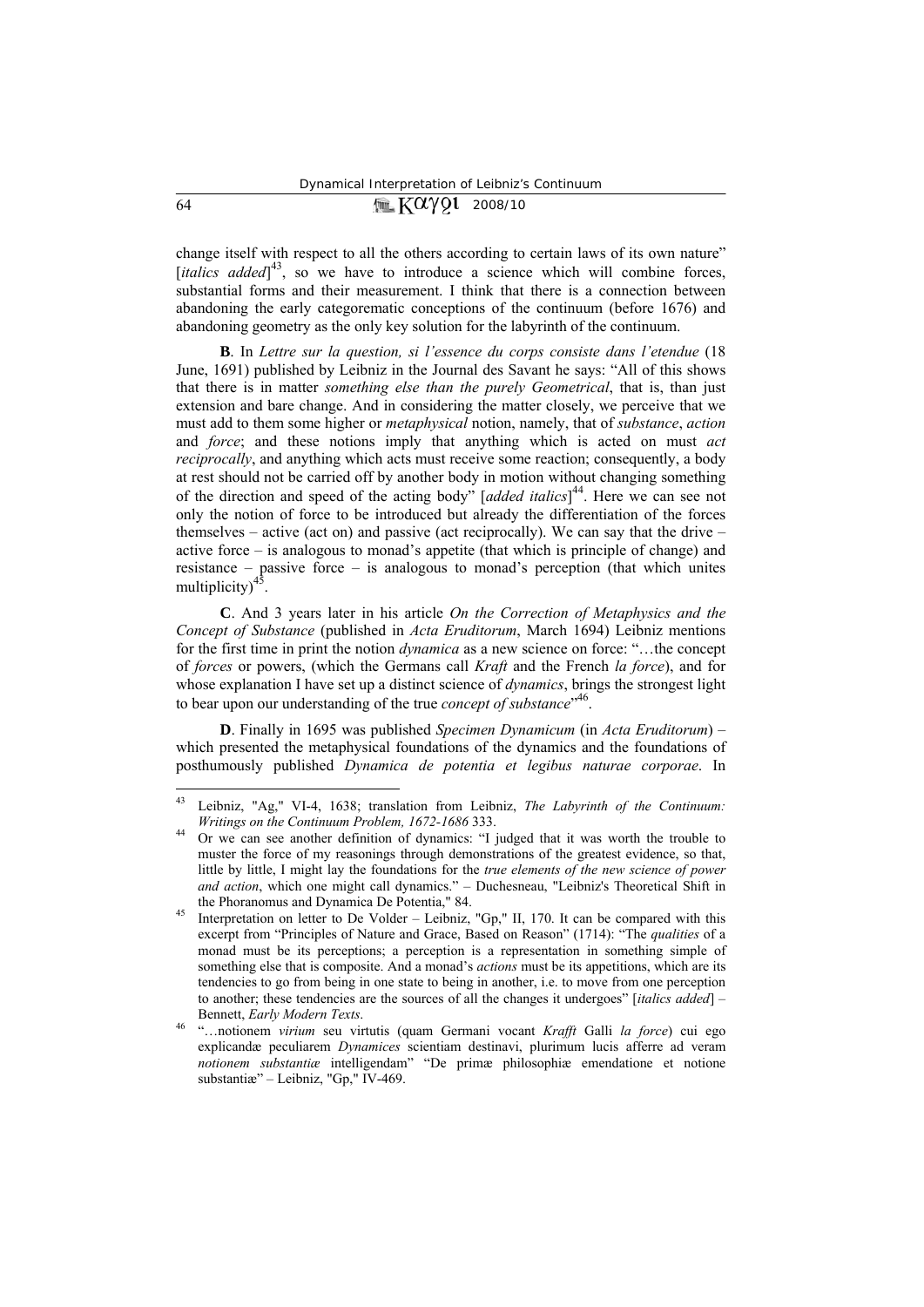# $\sqrt{2\pi K}$   $X \alpha \gamma$  91 2008/10 65

*Specimen Dynamicum* Leibniz presented systematic study on primitive force and its relation to the substantial forms; its priority to extension and that it is a definition of 'substance' (#2), its division of active, passive, primitive, derivative (#6-7), dead, live  $(\#12)$ , total, partial  $(\#13)$  their measurement  $(\#30)$  and so on... Further more he stated there: "In conformity with the Law of Continuity, which rules out jumps, rest can be considered as a special case of motion - that is, as vanishingly small or minimal motion - and equality can be considered as a case of vanishingly small inequality<sup>" 47</sup>. Motion is the effect of force – so there is continuity in effects because there is *continuity in the force itself.* Effects are part of the phenomenal realm (P) and primitive forces are constituents of the real realm **(R)**.

One more remark; it is well known that Leibniz incorporated Hobbesian *conatus* (endeavour) in his terminology48 and embraced dynamics as after-Cartesian solution to some Cartesian problems (as conservation of quantity of motion). So we can schematize the appearance of force as: *there is no mechanical solution to the continuum problem, so we need a dynamical one*.

#### *(R)-(P)-(I) and the Law of Continuity*

Let me make one final stroke by interconnecting the three realms: space and time are abstractions from the phenomenal world. But what has this phenomenal world in itself *that can be abstracted in a form of continuum* in the ideal realm? It has monadic substratum, it has substratic unities, so from phenomenal realm we abstract its real characteristics to make an ideal realm. In a letter to Arnauld (April 30th 1687) Leibniz postulated one crucial axiomatic statement which is "[an] identical proposition which varies only in emphasis: that what is not truly *one* entity is not truly one *entity* either<sup>199</sup>. Oneness (unity) is our final step and it is clear why Leibniz decided to use exactly the word "monad" as a constituent of the **(R)**-realm.

Let me make an overall summary of the continuum in his Weltanschauung.

<sup>47</sup> Translation by Bennett, *Early Modern Texts*. 48 For more details, see Howard Bernstein, "*Conatus*, Hobbes, and the Young Leibniz," *Studies in History and Philosophy of Science* 11, no. 1 (1980) and Alan Gabbey, "Force and Inertia in Seventeenth-Century Dynamics," *Studies in History and Philosophy of Science* 2, no. 1 (1971). 49 Gottfried Leibniz and Arnauld, *The Leibniz-Arnauld Correspondence*, ed. R. C. Sleigh, Jr,

trans. H. T. Mason, *The Philosophy of Leibniz - Fourteen of the Most Important Books on Leibniz's Philosophy Reprinted in Fifteen Volumes* (New York/London: Garland Publishing, 1985) 121. "… ce qui n'est pas véritablement *un* estre, n'est pas nan plus véritablement un *estre*." – Leibniz, "Gp," ІІ, 97.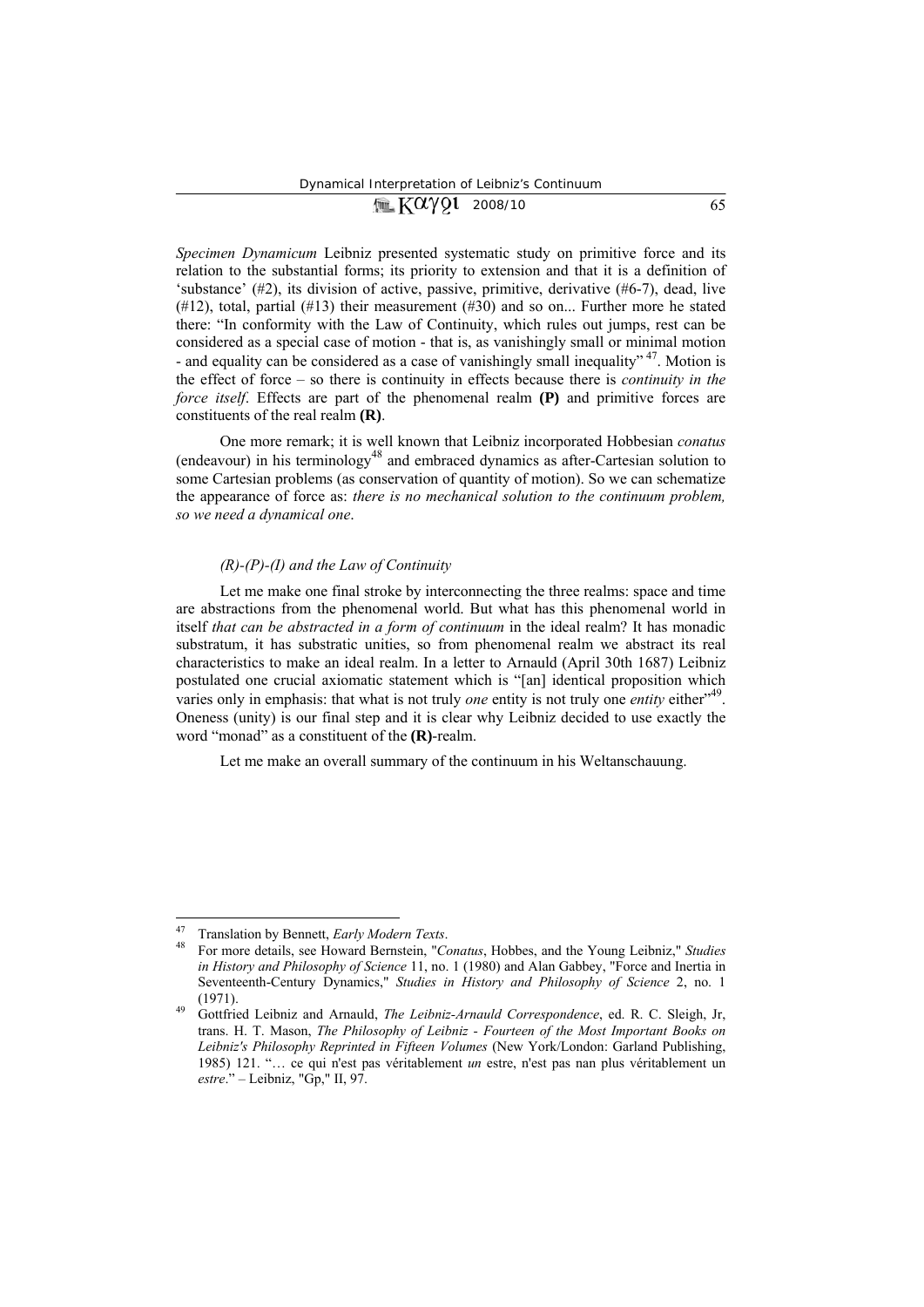## 66  $\sqrt{2}$   $\sqrt{2}Q$  2008/10

| Realm                                     | (R)                                                                      | (P)                                                      | $($ $\Gamma$                   |
|-------------------------------------------|--------------------------------------------------------------------------|----------------------------------------------------------|--------------------------------|
|                                           | Real                                                                     | Phenomenal                                               | Ideal                          |
| Knowledge                                 | Metaphysical                                                             | Physical                                                 | Mathematical                   |
| <b>Constituents</b>                       | Monads                                                                   | Bodies/Aggregates                                        | Figures $50$                   |
| Characteristics $\!\!\!{}^{51}$           | Perception and Appetite                                                  | Matter and Motion                                        | Space and Time                 |
| <b>Type of continuity</b>                 | Dynamical                                                                | Syncategorematical                                       | Pure abstract                  |
| Law of continuity                         | There is a force.                                                        | There's always a<br>middle term <sup>32</sup> .          | There's a whole.               |
| <b>Features</b>                           | Unity of contiguity<br>(uniqueness) and<br>continuity (change).          | Contiguity to infinity<br>$(dense)^{53}$ .               | Continuity to infinity.        |
| Number of<br>boundaries between<br>things | $2 - ($ monads are different);<br>$0 - ($ monad is<br>54<br>undividable) | $2$ – each thing has its<br>own boundary <sup>55</sup> . | $0$ – interiorly<br>unbounded. |
| Domain                                    | Sufficient reason<br>(unity of actual and<br>possible).                  | Actual.                                                  | Possible.                      |
| <b>Priority</b>                           | Monad is prior to both part<br>and the whole.                            | Part is prior to the<br>whole.                           | Whole is prior to the<br>part. |
| <b>Simplest</b>                           | One is simpler.                                                          | Part is simpler.                                         | Whole is simpler.              |
| <b>Infinity: Compendia</b><br>loquendi    | Mirror                                                                   | Fold                                                     | Infinitesimal                  |
| [Visual metaphor]                         | IJ                                                                       | []                                                       | [O]                            |
| <b>Key</b>                                | <b>One</b>                                                               | Part                                                     | Whole                          |

Now we can demonstrate the *unity of the Law of Continuity.* It seems that we have three different types of continuum  $(R)$ - $(P)$ - $(I)$ , but actually it is only one: real,

<sup>&</sup>lt;sup>50</sup> Figures, but maybe not numbers; see Crockett, "Continuity in Leibniz's Mature Metaphysics," 134. and compare it with Levey, "Matter and Two Concepts of Continuity in Leibniz," 87. 51 These can be regrouped in two analogous chains: Perception-Matter-Space and Appetite-

Motion-Time. For example in *Nature Itself* (1698), §11 Leibniz locates the notion of primary matter in passive force – Bennett, *Early Modern Texts*.<br><sup>52</sup> When formulated, Leibniz's Law of Continuity was explained as: there is always something

*in between* during any change from small to large (or vice versa).<br><sup>53</sup> This is Crockett's "structural continuity" – Crockett, "Continuity in Leibniz's Mature

Metaphysics," 128. But, of course (though it resembles the ideal realm), there is no parallel to his "metaphysical continuity" because it is based on density which doesn't make sense applied to figures and numbers – Crockett, "Continuity in Leibniz's Mature Metaphysics," 130.<br><sup>54</sup> We cannot talk about real boundaries in the **(R)**-realm.<br><sup>55</sup> "For by the very fact that the parts are discontinuous, each will have its own separate

boundaries [terminos]" – Leibniz, "Ag," VI-2, 435. So the number of boundaries in the whole world will be always even. As Levey wrote: "discontinuous things, by contrast with continuous ones, are those whose boundaries are two." – Levey, "Matter and Two Concepts of Continuity in Leibniz," 84.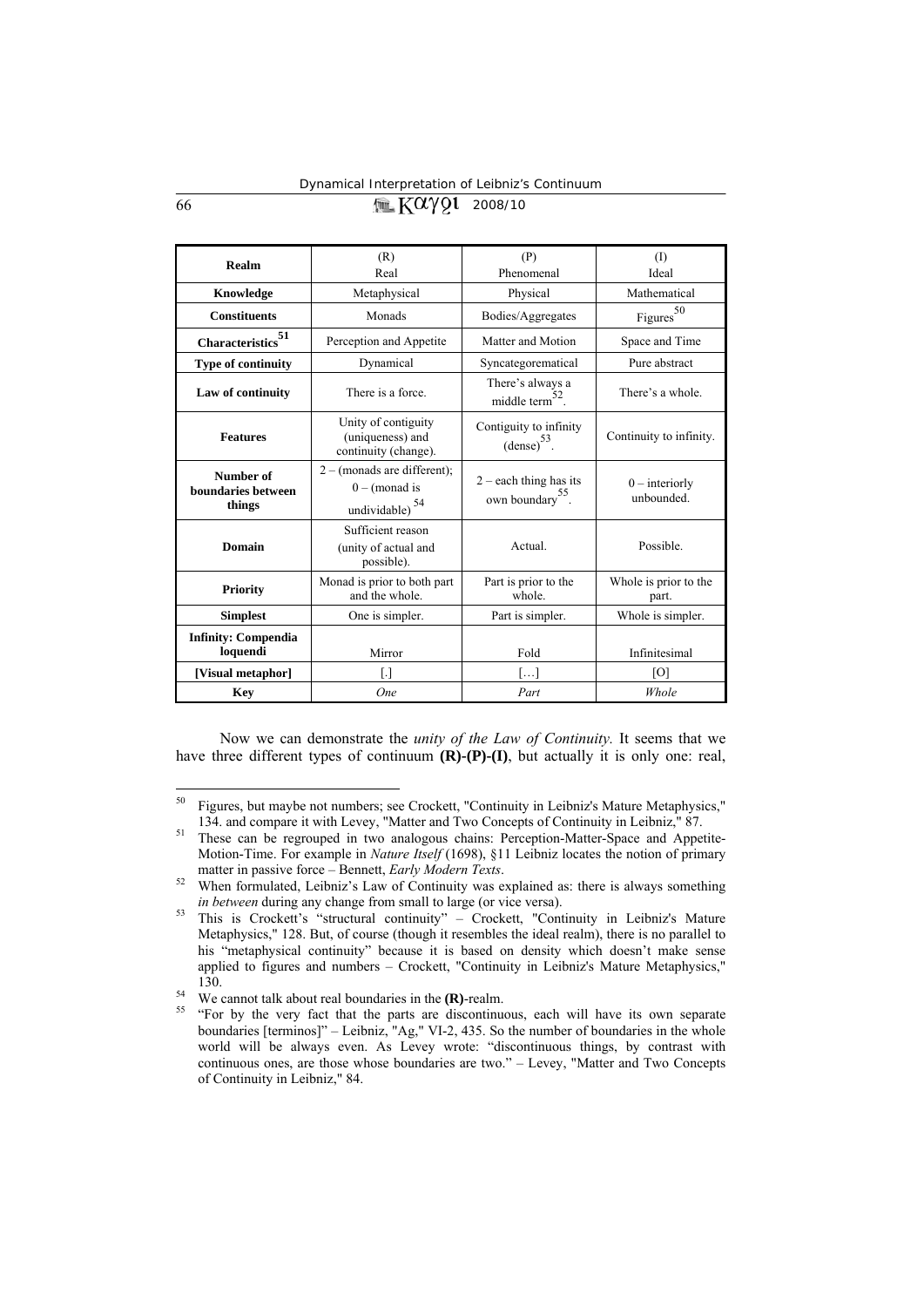| $M$ $K\alpha$ $\gamma$ Q1 2008/10 |  |  |  |
|-----------------------------------|--|--|--|
|-----------------------------------|--|--|--|

phenomenal and ideal altogether – **(RPI)**. It is a *one whole with parts*, multiplicity united by force. And I am not talking about the World itself, only about the law, (it would have been incorrect to state that the world has its own monad or soul)<sup>56</sup>. I am not claiming that there are no differences between the realms – exactly the opposite – because there are differences the Law of Continuity is recursive and the engine of this recursion is the force.

#### **IV. Conclusion**

 $\overline{a}$ 

"In actual bodies there is only discrete quantity, that is, a multitude of monads or of simple substances, though in any sensible aggregate or one corresponding to phenomena, this may be greater than any given number. But a continuous quantity is something ideal which pertains to possible and to actualities only insofar as they are *possible*. A continuum, that is, involves indeterminate parts, while on the other hand, there is nothing indefinite in actual things, in which every division is made that can be made. Actual things are compounded as is *number out of unities*, ideal things as is a *number out of fractions*; the parts are actually in the real whole but not in the ideal whole. But *we confuse ideal with real substances* when we seek for actual parts in the order of possibilities, and indeterminate parts in the aggregate of actual things, and so entangle ourselves in the labyrinth of the continuum and in contradictions that cannot be explained. Meanwhile the knowledge of the continuous, that is, of possibilities, contains *eternal truths* which are never violated by actual phenomena, since the difference is always less than any given assignable amount." [*italics added*] 57.

This is a really good resume by Leibniz. It is obvious he is talking only about two types of realm (actualities vs. possible), although he is much more precise when further differentiating real from phenomenal. By this citation we can assume that monadic level has the same type of syncategorematic structure as the matter itself, but what I wanted to show is that within the realm of monads next to their "discreetness" lies the principle of continuous change and the principle of oneness (simple substances) – what is not truly *one* entity is not truly one *entity* either. This is the difference between

<sup>56</sup> In *De mundo praeseti* (1684-1686) Leibniz wrote: "The aggregate of all bodies is called the world, which, if it is infinite, is not even one entity, any more than an infinite straight line or the greatest number are. So God cannot be understood as the World Soul: not the soul of a finite world because God himself is infinite, and not of an infinite world because an infinite body cannot be understood as one entity [unum Ens], but that which is not one in itself [unum per se] has no substantial form, and therefore no soul." – Leibniz, "Ag," VІ-4, 1509. More about this in Gregory Brown, "Leibniz's Mathematical Argument against a Soul of the World," *British Journal for the History of Philosophy* 13, no. 3 (2005). But this can be compared with his earlier thoughts in *On the Secrets of the Sublime* (1676): "[God] exist as a whole soul in the whole body of the world" – Leibniz, "Ag," VI-3, 474; translation from Leibniz, *The Labyrinth of the Continuum: Writings on the Continuum Problem, 1672-1686*

<sup>48. 57</sup> Leibniz in a letter to De Volder (19 Jan, 1706) – Brown, "Leibniz's Mathematical Argument against a Soul of the World," 468; Leibniz, "Gp," ІІ, 282. My claim is stronger than what we see here in the last sentence. It's not only about this epistemologically unassignable error, but it is because there is multiplicity in unity and unity of the multiplicity.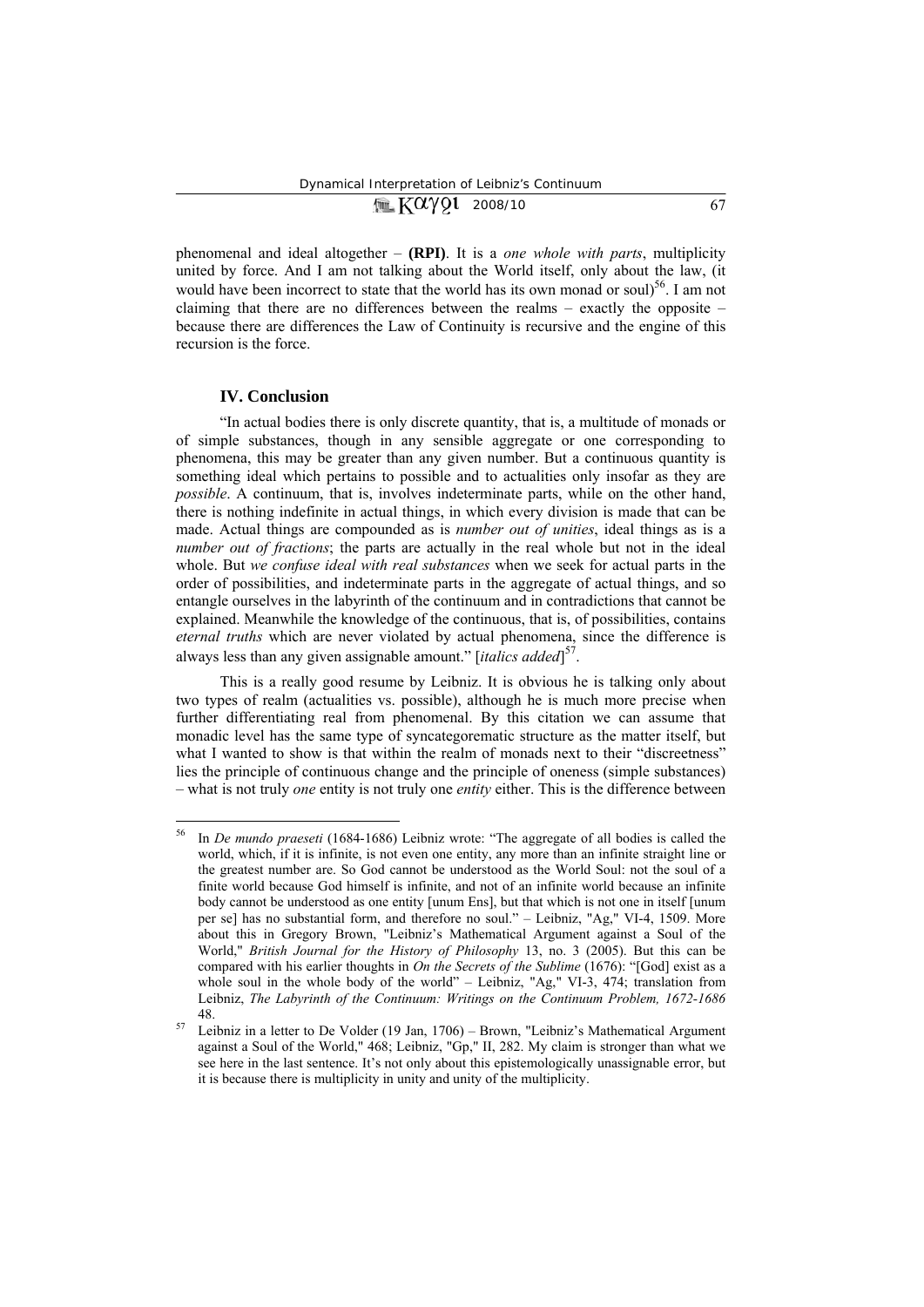## $68$   $\sqrt{2Q\gamma Q1}$  2008/10

syncategorematical and dynamical continuum which I tried to present – introduction of the force. As Leibniz said "The cohesiveness of bodies is the *quantity of force* needed to destroy their contiguity" [*italics added*] 58.

The same force which keeps together the unity of the world is the force to grasp the multiplicity in unity (in our mind and in reality) and it is the force which sustains syncategorematic continuum by making it one. And the same force, *abstracted*, can produce the ideal Space (by monads' perception) and ideal Time (by monads' appetite)<sup>59</sup>; and in the opposite direction to *reduce* them via phenomenal world to the monads themselves. And the same force makes this world dynamical and thinkable. So the solution of the continuum problem cannot be plainly mathematical (ideal), and it cannot be plainly physical (phenomenal), but it can be both… and united by one (real) metaphysical principle. And even the historical period – Baroque – is always syncategorematically folded, as Deleuze said: "the characteristic of the Baroque is the fold that goes on to infinity<sup>560</sup>. But if the fold should be one it needs a deeper dynamical level. So in Leibnizian world each doubling in itself is dynamical, syncategorematical and geometrically ideal.

We can make another (this time epistemological) parallel; Leibniz wrote in *Contingency* (1686) that every analysis of a contingent proposition continues to infinity – you have a cause for the cause for the cause for the cause… so you will never have a complete demonstration. But on the other hand there is always an underlying complete and final reason for the truth of the proposition (only God completely grasps it, as being the only one who can whip through the infinite series in one stroke of the mind $)^{61}$ . And so contingent cause is contiguously continuous and sufficient reason is dynamically continuous.

So at the end we should have only one Law of Continuity which corresponds to the three different realm structures. Which means that continuity will have 3 different structural manifestations but the law is one and the same – so even here we have multiplicity in one unity? The Law itself is meaningful only applied in **(RPI)** together and this is a subtle hint against the recent scholarship debate about "Was Leibniz an

<sup>58</sup> Leibniz, "Ag," VІ-3, 94; translation from Leibniz, *The Labyrinth of the Continuum: Writings on the Continuum Problem, 1672-1686* 19. Sometimes the influence of Descartes is still visible when Leibniz is talking not about force, but about motion as in *On the Secrets of the Sublime* (1676), but the idea is similar: "Matter is a discrete being [ens discretum], not a continuous one; it is only contiguous, and is *united* by motion or *by a mind* of some sort." [*italics added*] – Leibniz, "Ag," VI-3, 474; translation from Leibniz, *The Labyrinth of the* 

*Continuum: Writings on the Continuum Problem, 1672-1686* 47.<br>Compare this with the hint given by Garber: "extension, is properly speaking, a direct consequence of the properties bodies have by virtue of which they resist penetration by other bodies" – Garber, "Leibniz: Physics and Philosophy," 291. But than Garber is puzzled by the diagram from 1715 in the letter to De Bosses where primitive forces are only in this part of the **(R)**-realm which is *substantia composita* – Leibniz, "Gp," ІІ, 506. And I am not sure why Garber expects them "on the other side of the chart, in the characterization of semisubstances"... – Garber, "Leibniz: Physics and Philosophy," 298.<br><sup>60</sup> Gilles Deleuze, "The Fold," *Yale French Studies* 80 (Baroque Topographies:

Literature/History/Philosophy) (1991): 227. 61 Bennett, *Early Modern Texts*.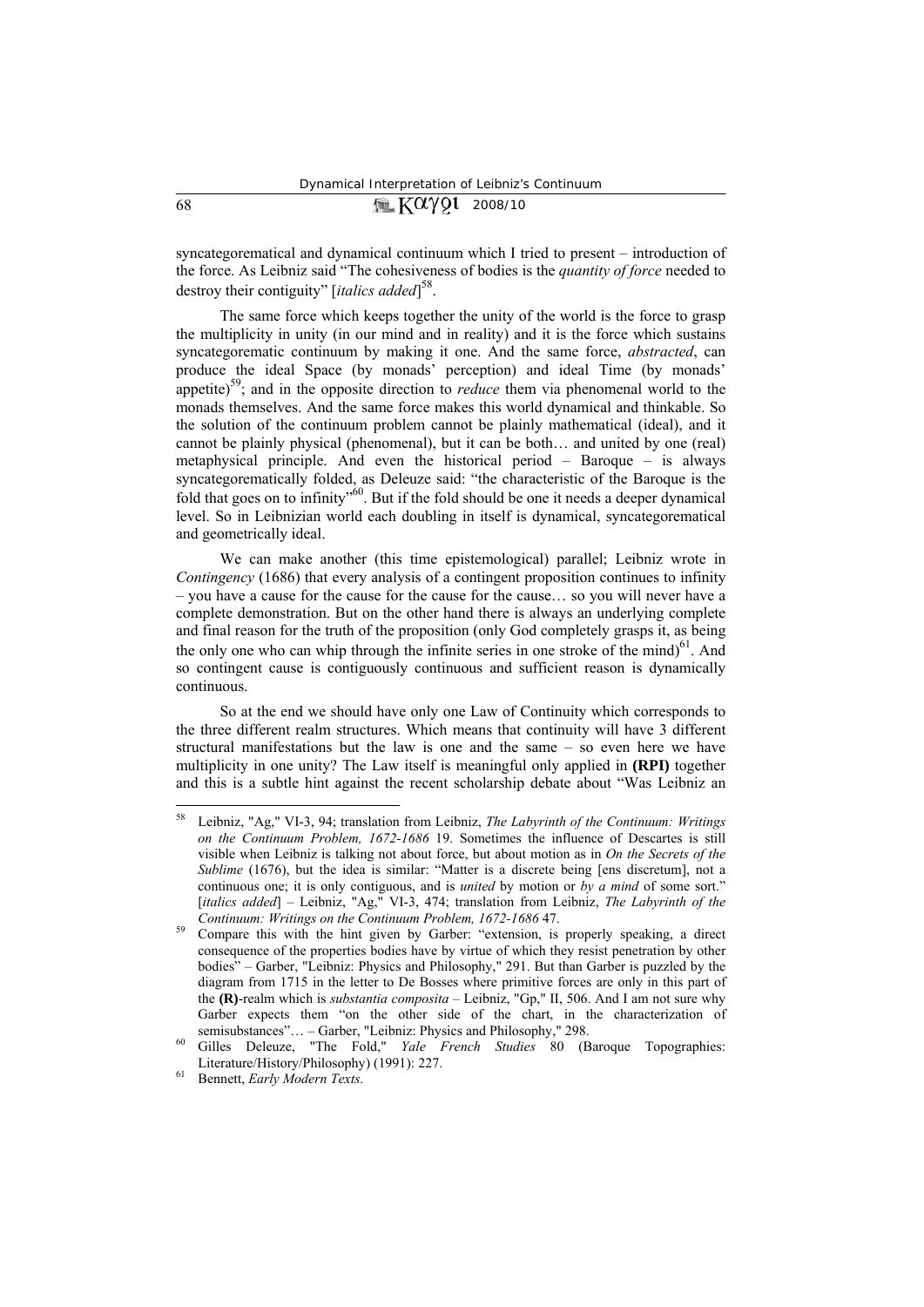| Kay91 2008/10<br><b>Time</b> |  |  |
|------------------------------|--|--|
|                              |  |  |

idealist?", because what is most important in Leibniz dynamics about continuity… is the reciprocity **(RPI)** of force, the reciprocity **(RPI)** of unity-multiplicity pair which is a pair connected by force $62$ .

### *Leibniz and Zeno – the last words*

Of course, we cannot deal with the continuum problem non-mentioning Zeno, though there was no time, nor space, nor motion to include him in this paper. Still I would like to add one short question and even shorter answer. I was thinking can we illustrate the Leibniz solution to the continuum problem by re-reading for example *Dichotomy* as a dialogue and giving it a possible Leibnizian answer.

**Zeno**: – That which is in locomotion must arrive at the half-way stage (1/2) before it arrives at the goal (1). And than if you pick the half-way stage (1/2) as your new goal you must first arrive at its half-way stage (1/4). And so on, 1/8, 1/16, 1/32… to infinity. So how is it possible, dear Leibniz, to overcome that infinity?

Leibniz:  $-$  By force, Zeno, by force...

#### **BIBLIOGRAPHY**

 $\overline{a}$ 

ARTHUR, Richard T. W. (1998) "Cohesion, Division and Harmony: Physical Aspects of Leibniz's Continuum Problem (1671-1686)." *Perspectives on Science* 6, no. 1-2 [Leibniz and the Sciences] 110-35.

ARTHUR, Richard T. W. ""A Complete Denial of the Continuous"? Leibniz's Law of Continuity." In *Synthese*, 36, forthcoming.

ARTHUR, Richard T. W. "From Actuals to Fictions: Four Phases in Leibniz's Early Thought on Infinitesimals." In *Studia Leibnitiana*, 32, forthcoming.

BENNETT, Jonathan. (2004) *Early Modern Texts* [cited 29 Feb 2008]. Available from http://www.earlymoderntexts.com.

BERNSTEIN, Howard. (1980) "*Conatus*, Hobbes, and the Young Leibniz." *Studies in History and Philosophy of Science* 11, no. 1: 25-37.

BROWN, Gregory. (2005) "Leibniz's Mathematical Argument against a Soul of the World." *British Journal for the History of Philosophy* 13, no. 3 : 449-88.

BROWN, Stuart. (1995) "The Seventeenth-Century Intellectual Background." In *The Cambridge Companion to Leibniz*, edited by Nicholas Jolley, 43-67. Cambridge: Cambridge University Press.

CROCKETT, Timothy. (1999) "Continuity in Leibniz's Mature Metaphysics." *Philosophical Studies* 94, no. 1-2 119-38.

DELEUZE, Gilles. "The Fold." *Yale French Studies* 80 (Baroque Topographies: Literature/History/Philosophy) 227-47.

DUCHESNEAU, François. (1998) "Leibniz's Theoretical Shift in the Phoranomus and Dynamica De Potentia." *Perspectives on Science* 6, no. 1-2 : 77-109.

<sup>62</sup> I can't resist abbreviating "reciprocity" as RPI: (a) concerning etymology of "reciprocal" ( recus + -procus + -ity) and (b) concerning the systematicity of Leibnizian Weltanschauung.